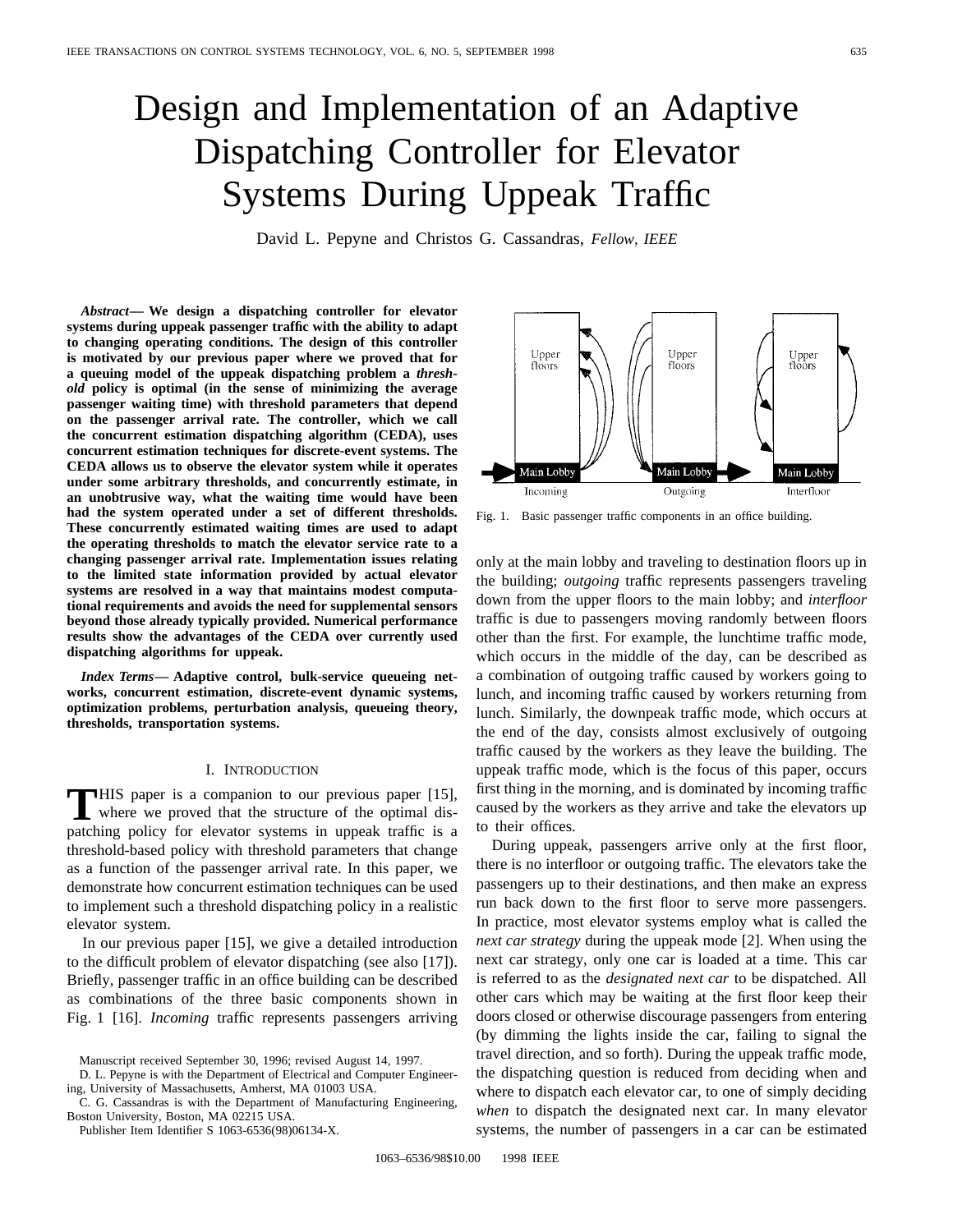by weight sensors or by sensors which count passengers as they enter and exit the cars. Given that the number of passengers in a car can be determined, the simplest uppeak dispatching policy is a *threshold policy* with a threshold of one: dispatch the designated next car when the number of passengers inside is nonzero (letting  $\theta$  denote the threshold parameter, we will refer to this as the  $\theta = 1$  policy). Another uppeak dispatching policy, termed *half-capacity plus timeout,* dispatches an elevator when half its capacity is reached or when a timer, started when the first passenger enters the elevator, expires (usually a 20-s timer is used). For a more detailed discussion on these see [15]. The basic problem with both of these approaches is their *open-loop* nature. During uppeak, which lasts for about an hour each morning in a typical office building, the passenger arrival rate can double from one five-minute interval to the next. It is, therefore, difficult for open-loop dispatching policies to perform well over the entire hour-long uppeak period.

In [15] we developed a Markov decision problem (MDP) formulation of an elevator system in uppeak traffic, and showed that the solution that minimizes the average passenger waiting time at the lobby over an infinite horizon is a dynamic threshold policy where the threshold parameter is a function of the passenger arrival rate. Motivated by that work, we design in this paper an on-line, adaptive threshold-based dispatcher which adapts its threshold to the changing passenger arrival rate that occurs during the uppeak period. To evaluate the approach, we compare its performance to the two openloop policies described above. To design the dispatching algorithm, we use *concurrent estimation* techniques (see [5]). Concurrent estimation allows us to observe the elevator system while it is operating under some threshold and estimate what the passenger waiting time would have been had we operated the system under all other admissible threshold values (without actually having to explicitly try them out). Using these estimated passenger waiting times, we adapt the threshold to the passenger arrival rate. Starting with arbitrary threshold settings, we have found that our strategy rapidly settles down to a set of thresholds that perform much better than the open-loop policies described previously.

The remainder of this paper is organized as follows. In Section II we describe the uppeak elevator dispatching problem and review previous results on optimal dispatching control that motivate the controller design presented in this paper. Sections III and IV describe the concurrent estimation methodology we adopt for designing an adaptive dispatching controller. Section V deals with the implementation issues involved in applying our dispatching control algorithm to an actual elevator system. Section VI gives performance results to demonstrate the efficacy of our algorithm compared to the state of the art. Finally, we conclude in Section VII.

# II. PROBLEM FORMULATION

For a typical office building, the uppeak traffic mode occurs in the morning when the building's occupants arrive for work [2]. The uppeak period lasts for about an hour, during which time virtually the entire population of the building will arrive at



Fig. 2. Typical arrival rate of incoming passengers during the uppeak period.



Fig. 3. Queueing model of an elevator system during uppeak.

the main lobby and request elevator service. A typical variation in the arrival rate of incoming passengers during uppeak in such buildings is shown in Fig. 2. The start of the workday (say 9 A.M.) might be somewhere between 30–40 min into the uppeak period. The passenger arrival rate is low at the beginning of the period (8:20 A.M.) as the "early" workers are arriving. The arrival rate is very high just before 9:00 A.M. as most workers will try to arrive "just in time." At the end of the period (9:20 A.M.), the arrival rate tails off as the "late" workers finally arrive. We will return to the issue of modeling the passenger arrival process during the uppeak period in Sections IV-B and V-B.

Viewed as a DES, an elevator system during uppeak may be represented by the queueing model in Fig. 3. Incoming passengers arrive to a lobby queue where some dispatching control policy is used to decide how the elevators (also referred to as "cars") will be loaded (e.g., through the *next car strategy* described in the introduction). The passengers are served by  $N$  identical cars, each with a finite capacity of  $C$  passengers. The state space of this DES is given by  $X = \{(y, z): y = 0, 1, \dots, z = 0, 1, \dots, N\}$  where y is the length of the lobby queue and  $z$  is the number of cars waiting at the main lobby. The dynamics are driven by passenger arrival (*pa*) events, which occur when a passenger arrives at the lobby queue, and by car arrival (*ca*) events, which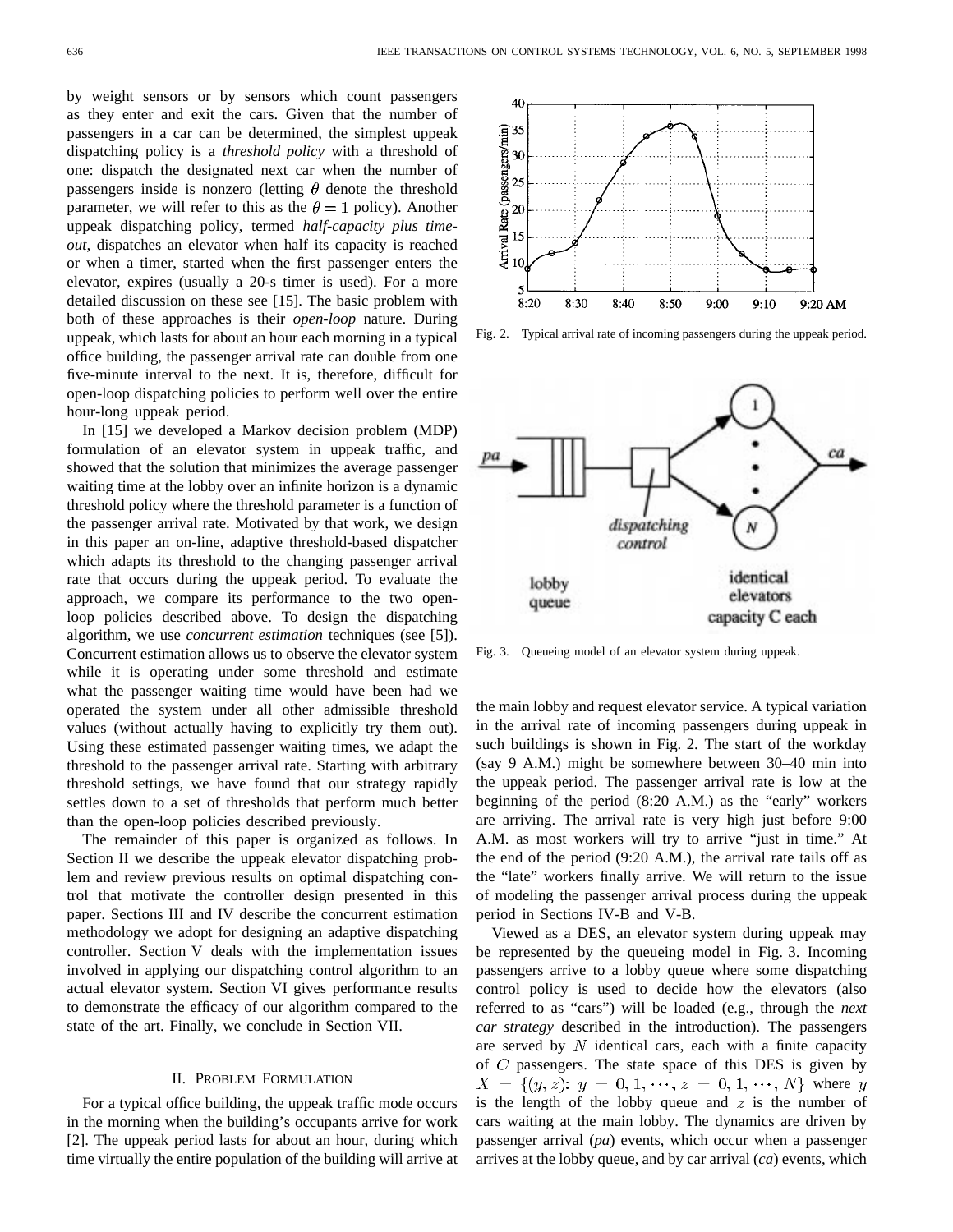

Fig. 4. State transition diagram for two-car elevator system operating under a threshold policy during uppeak.

occur when an elevator returns to the main lobby after serving passengers (for the detailed state transition structure see [15]). Control actions are taken only when an event occurs and they define a set  $U_z = \{0, 1, \dots, z\}$ , where  $u = 0$  implies that all available cars are held at the lobby, and  $u = n$  implies that *n* cars ( $n \leq z$ ) are allowed to be loaded and dispatched simultaneously.

## *A. Optimal Dispatching Control*

For the system in Fig. 3 with Poisson passenger arrivals and exponentially distributed elevator service time (the time for an elevator to deliver a load of passengers and return to the lobby), the main result of [15] was to show that the optimal dispatching policy minimizing the average passenger waiting time is a *threshold-based policy.* Specifically, let the control action  $u^*(y, z) \in \{0, 1, \dots, z\}$  be the optimal number of cars to be dispatched when the lobby queue length is  $y$  and the number of available cars is  $z$ . Associated with each control action are  $z$  threshold parameters which we will denote by  $\theta_{z,i}^*(\lambda, \mu)$ , where  $i = 1, \dots, z$ . These thresholds are functions of the passenger arrival rate  $\lambda$  and the elevator service rate  $\mu$ , and are such that  $(i-1)C < \theta_{z,i}^*(\lambda, \mu) \leq iC$ , where C is the elevator capacity. Furthermore, the optimal number of cars to dispatch is given by (see [15])

$$
u^*(y, z) = \begin{cases} z & y \ge \theta_{z, z}^* \\ z - 1 & \theta_{z, z-1}^* \le y < \theta_{z, z}^* \\ \vdots & \vdots \\ 0 & y < \theta_{z, 1}^* .\end{cases}
$$
 (1)

In addition, it was also shown in [15] that the following relationship holds:

$$
\theta_{z,i}^* = \theta_{z-1,i-1}^* + C, \quad z = 2, \cdots, N \quad i = 2, \cdots, z. \tag{2}
$$

Notice, however, that since  $\theta_{z,1}^* < C$ , the situation where more than one car is available and the queue length exceeds  $C$  is never encountered. Thus, in practice, only the  $N$  thresholds  $\theta_{z,1}^*$ ,  $z=1,\dots,N$  need to be determined. This fact has an important practical implication: instead of needing to know the lobby queue length  $y$  (which is difficult to measure), we only need to know the number of passengers inside the designated next car (which is much easier to measure).

*1) Example:* To illustrate the above threshold-based dispatching policy, consider the case of  $N = 2$  cars with a capacity of  $C = 4$  passengers each, and a threshold policy with  $\theta_{1,1}^* = \theta_{2,1}^* = 2$ . Then

$$
u^*(y, 1) = \begin{cases} 1 & y \ge 2 \\ 0 & y < 2 \end{cases}, \quad u^*(y, 2) = \begin{cases} 1 & y \ge 2 \\ 0 & y < 2 \end{cases}
$$

Fig. 4 shows a state transition diagram for this system operating under the above dispatching policy.

The analysis in [15] did not provide a closed-form expression for the optimal threshold values. To implement the threshold policy, therefore, two problems remain:  $P1$ : For given  $\lambda$  and  $\mu$ , we need to determine the threshold values; and **P2**: As  $\lambda$  changes throughout the uppeak period, a mechanism is needed for adapting the thresholds. Theoretically, these problems can be dealt with by solving a Markov chain corresponding to the system of Fig. 4 and evaluating the average passenger waiting time as a function of different thresholds to determine the values yielding the minimum average wait for a range of passenger arrival rates. This is clearly not a simple computational task, even if stationary solutions are desired; in our case, we will be interested in determining optimal thresholds over 5-min estimation intervals, so that the transient behavior of the Markov chain needs to be analyzed, an even more difficult task. In addition, the results provided by such analysis may still be inadequate because, in an actual elevator system, some of the modeling assumptions may not hold (e.g., the elevator service times may not be exponentially distributed).

We see the main value of the results in [15] as identifying the *structure* of the optimal policy. Motivated by the simple threshold-based structure, our objectives in the remainder of the paper are to 1) design an on-line approach for estimating optimal threshold values without having complete knowledge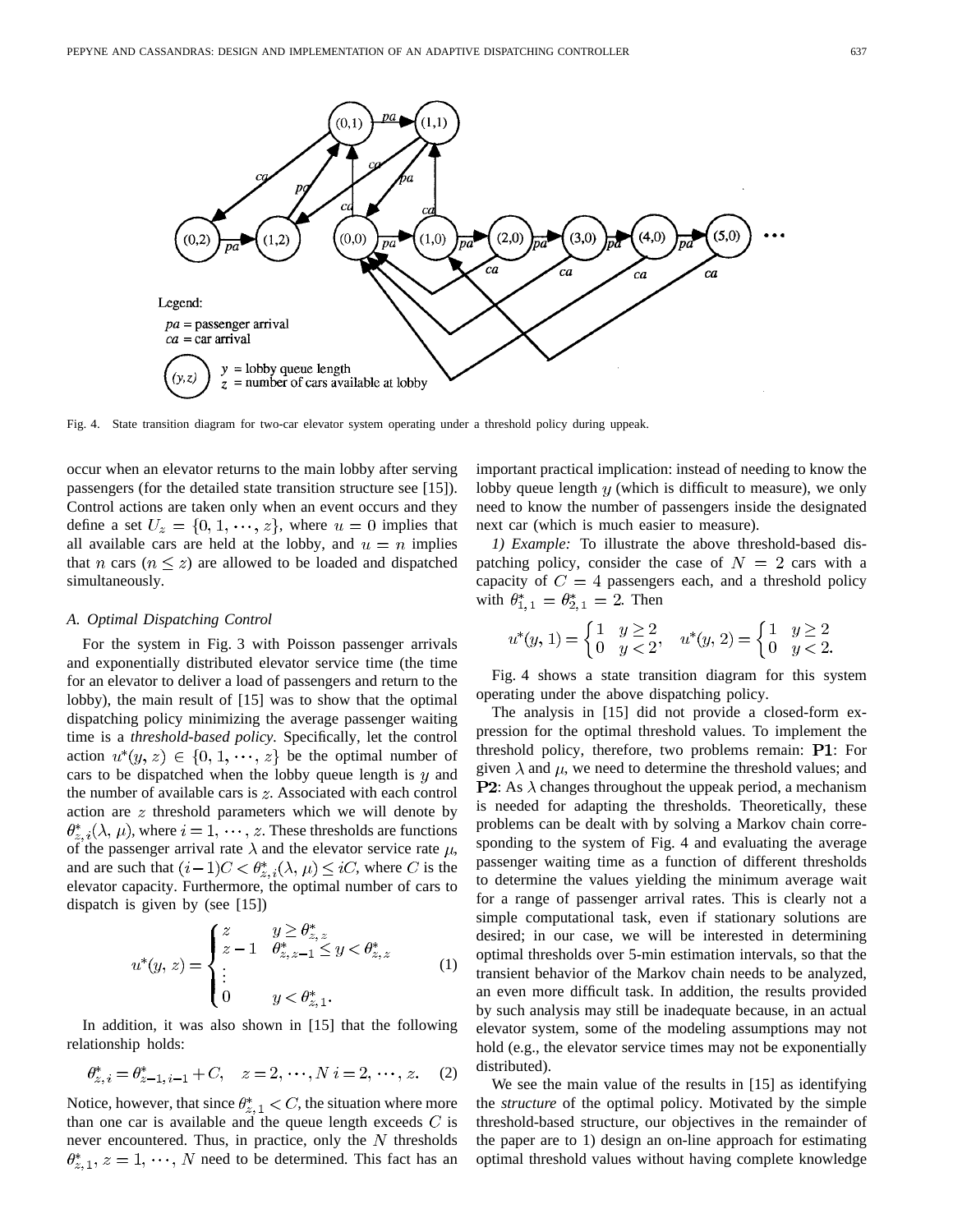of the state of the system and without being able to detect all events and 2) compare the performance of our dispatching controller to currently used policies; in particular, the  $\theta = 1$ and the *half-capacity plus time-out* policies mentioned in the introduction.

# III. CONCURRENT ESTIMATION

In this section, we present a design approach based on "concurrent estimation" (see [5]) which allows us to estimate *on-line* the average passenger waiting time for any admissible dispatching threshold. The main idea is to observe the evolution of a sample path of an actual elevator system as it operates under some preselected thresholds. As the sample path evolves, observed data (e.g., event occurrences and their corresponding occurrence times) are processed to concurrently construct the set of sample paths that would have resulted if the system had operated under a set of different (hypothetical) dispatching thresholds. Using these "concurrently constructed" hypothetical sample paths, it is possible to "concurrently estimate" the corresponding average passenger waiting times. A simple scheme is then used to adjust the threshold used in the actual elevator system to the one that gives the best estimated waiting time. This cycle of concurrent sample path construction, waiting time estimation, and threshold adjustment is done continuously, aiming not only to identify the best thresholds for the present operating conditions, but also to adapt the thresholds to track changes in the operating conditions. As will be seen, this process of constructing sample paths does not interfere in any way with the normal operation of the actual elevator system.

To explain the principles of concurrent estimation, some notation, definitions, and background material will be presented first. We start by describing what is known as the "sample path constructability problem." Then, after reviewing the concept of a stochastic timed state automaton as a modeling framework for general DES, we describe the general procedure for constructing sample paths of DES. Concurrent estimation is then described as a solution to the sample path constructability problem. With this background, we present the general concurrent estimation scheme, and explain how the scheme is specialized to the uppeak dispatching problem.

# *A. Sample Path Constructability*

Consider a DES and a finite discrete parameter set  $\Theta =$  $\{\theta_1, \dots, \theta_m\}$ , where each parameter  $\theta_j \in \theta$ ,  $j = 1, \dots, m$  is in general vector valued. Suppose the sample path generated by the DES is a function of the parameter  $\theta_i$  (e.g., the dispatching threshold), and designate the sample path generated under parameter  $\theta_j$  by the sequence of pairs  $\{e_k^j, t_k^j\}$ , where  $k =$  $1, 2, \cdots$  is an event-counting index,  $e_k$  is the kth event (e.g., a *pa* or *ca* event), and  $t_k$  is the occurrence time of the  $k$ th event (equivalently, a sample path can be defined by  $\{x_k^j, t_k^j\}, k = 1, 2, \dots$ , where  $x_k$  is the state entered when the kth event occurs at time  $t_k$ ). Now, assume that the DES is operating under  $\theta_1$  and that all events and event times  $e_k^1, t_k^1$  for  $k = 1, 2, \dots$ , are directly observable. The problem, then, is to use the observations of the sample path  $\{e_k^1, t_k^1\}$ 



Fig. 5. The sample path constructability problem.

to construct the sample paths  $\{e_k^j, t_k^j\}, k = 1, 2, \dots$ , for any  $\theta_i$ ,  $j = 2, \dots, m$ , as shown in Fig. 5. This problem is referred to as the *sample path constructability problem* [7]. To obtain an on-line algorithm, we will perform this construction in real time while the observed sample path evolves. Moreover, we will perform the construction of all  $m-1$  sample paths for  $j = 2, \dots, m$  concurrently.

Note that any sample performance metric  $L(\theta_i)$  (e.g., the average waiting time for some dispatching threshold  $\theta_j$ ) is obtained as a function of the corresponding sample path  $\{e_k^j, t_k^j\}, k = 1, 2, \cdots$ . The importance of the sample path constructability problem, therefore, becomes clear when placed in the context of the following basic optimization problem:

find 
$$
\theta \in \Theta
$$
 to minimize  $J(\theta) = E[L(\theta)]$  (3)

where we are careful to distinguish between  $L(\theta)$ , the performance obtained over a *specific sample path* of the system and  $J(\theta)$ , the *expectation over all possible sample paths*. The solution to the sample path constructability problem, if it exists, enables us to learn about the behavior of a DES under all possible parameter values in  $\Theta$  from a single "trial," i.e., a single sample path obtained under one parameter value. Most importantly, if performance estimates  $L(\theta_1), \cdots, L(\Theta_m)$  are all available at the conclusion of one trial, we can immediately select a candidate optimal parameter  $\theta^* = \arg \min_{\theta \in \theta} L(\theta)$ . This is potentially the true optimal choice, depending of course on the statistical accuracy of the estimates  $L(\theta_1), \cdots, L(\theta_m)$ of  $J(\theta_1), \dots, J(\theta_m)$ . In practice, the statistical properties of the DES and the size of the parameter set  $\Theta$  may make it necessary to use an iterative process to ultimately identify the true optimal parameter value. If  $\Theta$  is very large, for example, parameter space partitioning or random-search types of algorithms may need to be used (e.g., see [1], [9], and [18]). However, when the parameter set is small, it is possible to obtain all estimates  $L(\theta_1), \cdots, L(\theta_m)$  concurrently, which gives rise to the term "concurrent estimation" associated with solving the sample path constructability problem and the basic optimization problem (3). In this case, much simpler and faster schemes may be used to identify the optimal parameter (e.g., see [4]). In practice, however, optimality is usually traded for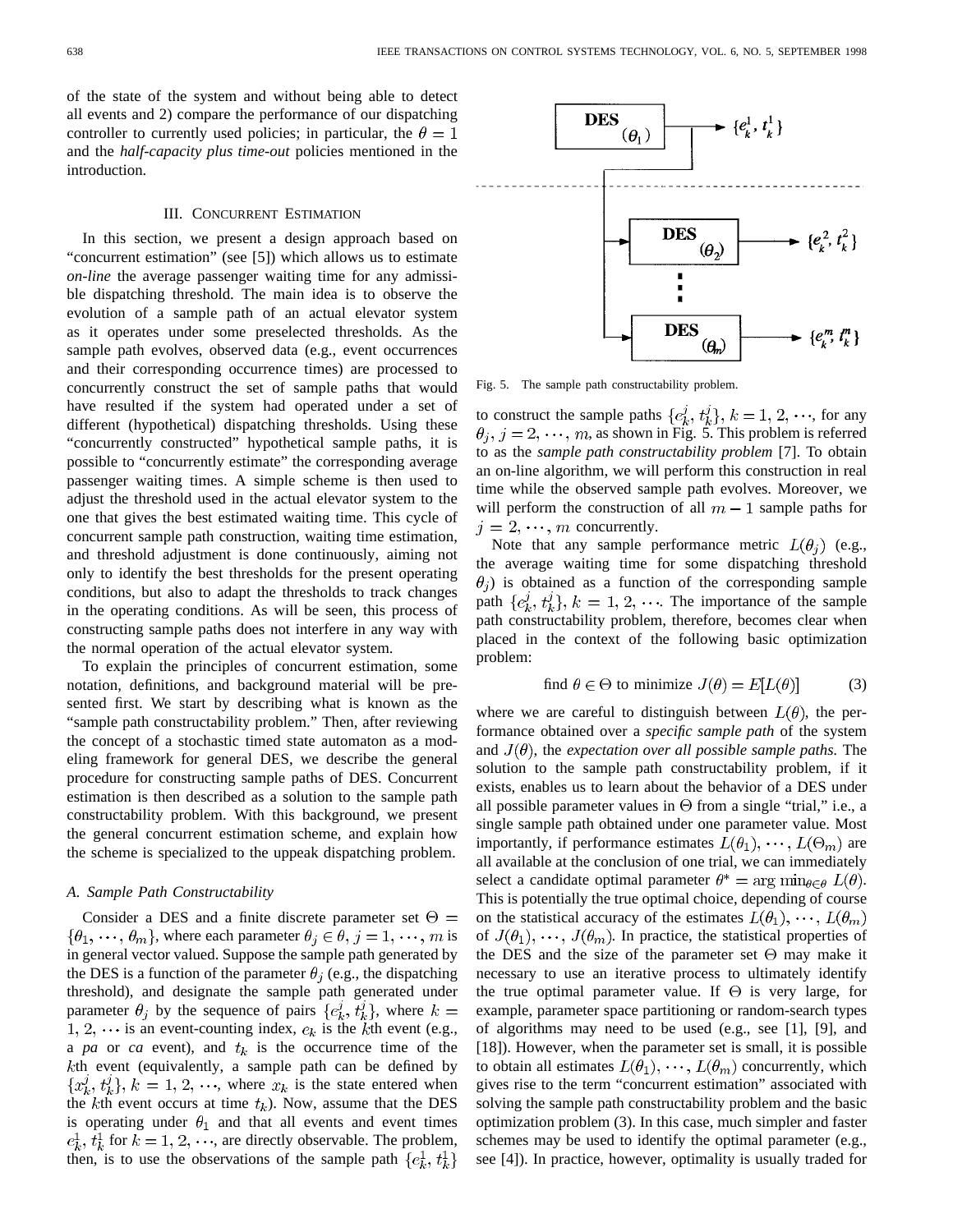speed, and *ad hoc* schemes are often used to quickly identify a parameter which gives satisfactory, rather than optimal, performance.

# *B. Stochastic Timed State Automata*

To explain the principles of concurrent sample path construction and estimation, it is useful to review how a single sample path is formally constructed for any DES. To do this we will make use of the *stochastic timed-state automaton* (e.g., see [3]), which provides a general framework for modeling DES.

We begin by reviewing the concept of a *state automaton*. A *state automaton* is defined by  $(E, X, \Gamma, f, x_0)$ , where E is a countable *event set,* X is a countable *state space*,  $\Gamma(x)$ is a set of *feasible* or *enabled* events, f is a *state transition function,* and  $x_0 \in X$  is an *initial state*. The feasible event set  $\Gamma(x) \subseteq E$  and is defined for all states  $x \in X$ . The feasible event set reflects the fact that it is not always physically possible for some events to occur. The state transition function  $f(x, i)$ ,  $f: X \times E \rightarrow X$ , is defined only for the feasible events  $i \in \Gamma(x)$ ; it is undefined for  $i \notin \Gamma(x)$ . It is also possible to replace the state transition function  $f$  by a state transition probability function  $p(x'; x, i)$  representing the probability that the next state is  $x'$  given that the current state is x when event  $i$  occurs.

A *timed* state automaton  $(E, X, \Gamma, f, x_0, V)$  is obtained when the model above is endowed with a *clock structure,*  $\{v_i, i \in E\}$ . This clock structure associates with every event  $i \in E$  a real-valued clock sequence  $\mathbf{v}_i = \{v_i(1), v_i(2), \dots\},\$ where,  $v_i(j)$  is the *j*th *lifetime* of event *i*. The *j*th lifetime is the amount of time between the instant when this event is enabled for the  $i$ th time and its next occurrence.

Finally, in a *stochastic* timed state automaton  $(E, X, \Gamma, f, x_0, G)$ , the clock structure V is replaced by a set of probability distribution functions  $G = \{G_i, i \in E\}.$ In this case, the clock sequences  $\mathbf{v}_i = \{v_i(1), v_i(2), \cdots\}$ are random processes. For simplicity, we usually assume that the lifetimes  $v_i(1), v_i(2), \cdots$  are i.i.d. random variables with distribution  $G_i$ . Thus, to generate a sample path of the system, whenever a lifetime for event  $i$  is needed we obtain a sample from  $G_i$ . The state sequence generated through this mechanism is a stochastic process known as a *generalized semi-Markov process* (GSMP) (see also [8] and [10]).

It will be helpful later on if we summarize the exact steps involved in generating a sample path of a stochastic timed state automaton. In addition to the state  $x$  of the underlying automaton, let us define two more state variables as follows. First, let us associate with each feasible event a state variable  $\tau_i$  to denote the next occurrence time of event i. The usefulness of this variable, is that, given the occurrence times for each feasible event, the next event to occur, called the *triggering event,* is given by

$$
e' = \argmin_{i \in \Gamma(x)} \{\tau_i\}
$$

and the time at which the event occurs is immediately given by  $t' = \tau_{e'}$ . The other state variable which we will find useful is the *score* of event i which we will denote by  $s_{i,n}$ : after n total events have been observed in a sample path, the score  $s_{i,n}$  is the number of events of type  $i \in E$  that have occurred. We can now construct a sample path of any DES modeled as a stochastic timed automaton as follows.

*1) Sample Path Construction (SPC) Procedure:*

*Step 1:* Given the current state  $x_k$  and next event times  $\tau_{i,k}$ for all feasible events  $i \in \Gamma(x_k)$ , determine the next event time

$$
t_{k+1} = \min_{i \in \Gamma(x_k)} \{\tau_{i,k}\}.
$$
 (4)

*Step 2:* Determine the triggering event

$$
e_{k+1} = \underset{i \in \Gamma(x_k)}{\arg \min} \{ \tau_{i,k} \}.
$$
 (5)

*Step 3:* Determine the next state

$$
x_{k+1} = f(x_k, e_{k+1}).
$$
 (6)

*Step 4:* Update the next event times for all events  $i \in$  $\Gamma(x_{k+1})$ 

$$
\tau_{i,k+1} = \begin{cases} \tau_{i,k} & \text{if } i \neq e_{k+1} \text{ and } i \in \Gamma(x_k) \\ t_{k+1} + v_i(s_{i,k}+1) & \text{if } i = e_{k+1} \text{ or } i \notin \Gamma(x_k). \end{cases} \tag{7}
$$

*Step 5:* Update the event scores

$$
s_{i,k+1} = \begin{cases} s_{i,k} + 1 & \text{if } i = e_{k+1} \\ s_{i,k} & \text{otherwise.} \end{cases}
$$
 (8)

*Step 6:* Increment  $k$  and continue from Step 1.

For some given state  $x_0$ , this procedure is initialized by setting  $s_{i,0} = 0$  for all  $i \in E$  and  $\tau_{i,0} = v_i(1)$  for all  $i \in \Gamma(x_0)$ . For those familiar with DES simulation, the SPC procedure above is nothing more than the standard event scheduling simulation scheme. Some readers may have noticed that the formalism we have used here to define the GSMP is slightly different than the usual one (e.g., see [3], [8], and [10]), but it will prove more useful for our purposes as we will subsequently explain.

*2) Example:* Let us illustrate the SPC procedure for the two car elevator system operating under a threshold policy  $\theta_{1,1}^* = \theta_{2,1}^* = 2$  whose state transition diagram was introduced in Fig. 4. In this case, the event set is  $E = \{pa, ca\}$ , and the state set is  $X = \{(y, z): y = 0, 1, \dots, z = 0, 1, 2\}$  where  $y$  is the length of the lobby queue and  $z$  is the number of cars waiting at the main lobby. Feasible events at each state are shown in Fig. 4 by the corresponding outgoing arrows. Note that we do not differentiate between distinct car arrivals because of the assumption that the cars are identical. Suppose that we do not have any information regarding the lifetime distributions of  $pa$  and  $ca$  events. Thus, we cannot generate the event lifetimes  $v_i(1), v_i(2), \cdots$  needed in (7). If we are observing an actual elevator system, however, we can simply observe events  $e_{k+1}$  as they occur and record their occurrence times  $t_{k+1}$ . Since we know the state transition function for the system, we can then use (6) to update the state, and through (8) we can update the event scores. Again, in the absence of event lifetimes  $v_i(1), v_i(2), \cdots$  we cannot explicitly update the next event times, but we can evaluate them through (7) after the events occur and their lifetimes have been determined.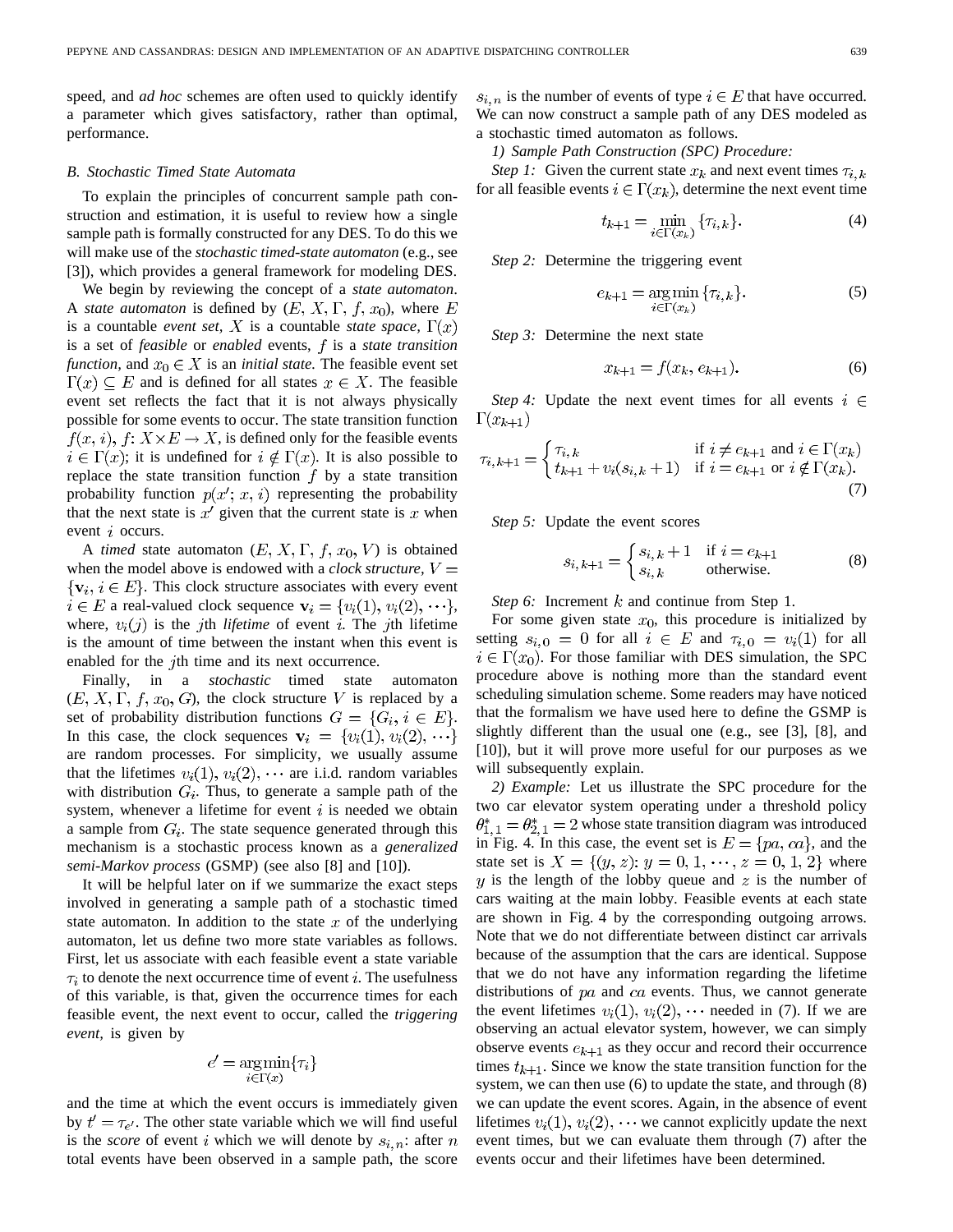At the beginning of our sample path construction, let us assume that the initial state is (0, 2). Referring to Fig. 4, the only feasible event in this state is  $pa$  and we have  $\tau_{pa,0} = v_{pa}(1)$ . Let us now see how the SPC procedure applies to the first few events in a typical sample path:

- *First Event*  $(k = 1)$ : Suppose this is observed at time  $t_1$ . Since only a  $pa$  event was feasible, this is necessarily a pa event, and, by (4), it is understood that  $t_1 = v_{pa}(1)$ . Applying (6) as specified through the state transition diagram in Fig. 4, the next state is (1, 2) and a second  $pa$  event becomes feasible. By (7) this next  $pa$  event will occur at time  $\tau_{pa,1} = t_1 + v_{pa}(2)$ , and by (8), we update the  $pa$  score from one to two.
- *Second Event*  $(k = 2)$ : Suppose this second pa event is observed at time  $t_2$ . Repeating the process, we must now have  $t_2 = t_1 + v_{pa}(2)$ , the new state is (0, 1), a third  $pa$  event becomes feasible, and since we have reached the dispatching threshold and a car was dispatched, a  $ca$ event also becomes feasible. By (7) the occurrence time for the third pa event will be  $\tau_{pa,2} = t_2 + v_{pa}(3)$  and the occurrence time for the ca event will be  $\tau_{ca,2}$  =  $t_2 + v_{ca}(1)$ .
- *Third Event*  $(k = 3)$ : Suppose this is observed at time  $t_3$ . In this case, the event may have been either a  $pa$  or  $ca$ , since both were feasible at state  $(0, 1)$ . Let us assume that the  $ca$  event occurred first; this implies, from  $(4)$ , that  $t_3 = t_2 + v_{ca}(1) < t_2 + v_{pa}(3)$ . The ca event causes a transition into state  $(0, 2)$  where the feasible event set is reduced to  $\{pa\}$ , which from (7) will occur at time  $\tau_{pa,3} = \tau_{pa,2}.$

The sample path constructed thus far is  $\{(pa, t_1),\}$  $(pa, t_2), (ca, t_3), \cdots$ . As the sample path evolves, any performance metric of interest can be estimated as a function of  $\{e_k, t_k\}, k = 1, 2, \cdots$ . Sample path construction is terminated when the performance estimates have been obtained to some desired degree of statistical accuracy.

The example above serves to illustrate how to formally construct a sample path of a DES when event lifetimes are not available, but rather directly observed. This will facilitate the understanding of the concurrent estimation technique in the next section.

#### *C. Concurrent Sample Path Construction*

A considerable amount of work is currently being directed toward solving the sample path constructability problem. For DES in which all event processes are Markovian (memoryless), the standard clock method [19] and augmented system analysis [6] provide two very efficient solutions. Most recently, Cassandras and Panayiotou [5] have proposed a generalpurpose approach for DES; while their approach is not as efficient as the above two, it is applicable to DES with arbitrary event lifetime distributions. We will review this approach next and then specialize it to the uppeak dispatching problem.

The starting point is to consider a given DES operating under a specific parameter value  $\theta$ . Assume that all events and their occurrence times are observable. Now recall that associated with every event  $i \in E$  is a real-valued clock sequence  $v_i = \{v_i(1), v_i(2), \cdots\}$ , where  $v_i(j)$  is the jth lifetime of event  $i$ . Then, define

$$
V_i(n) = \{v_i(1), \dots, v_i(s_{i,n})\}, \qquad i \in E \tag{9}
$$

to be the sequence of observed lifetimes of event i after  $n$ total events have been observed.

The objective is to use the observed event lifetime sequences (9) and the SPC procedure to construct the hypothetical sample path that would result if the same DES were operating under some different parameter value  $\hat{\theta} \neq \theta$ . Let  $k \leq n$  be the total number of events in this hypothetical sample path that we are constructing. Denote the corresponding event lifetime sequences in the constructed sample path by

$$
\hat{V}_i(k) = \{v_i(1), \dots, v_i(\hat{s}_{i,k})\}, \qquad i \in E \tag{10}
$$

where  $\hat{s}_{i,k}$  is the corresponding score of event i in the constructed sample path. Next define

$$
\tilde{V}_i(n,k) = \{v_i(\hat{s}_{i,k} + 1), \cdots, v_i(s_{i,n})\}, \qquad i \in E \quad (11)
$$

to be sequences of those observed event lifetimes which have not yet been used in the construction of the hypothetical sample path; that is, these sequences contain all event lifetimes which are in  $V_i(n)$  but not in  $\hat{V}_i(k)$ . We associate with  $\hat{V}_i(n, k)$ a set

$$
A(n, k) = \{i : i \in E, s_{i, n} > \hat{s}_{i, k}\}\tag{12}
$$

consisting of the subset of events i for which  $\tilde{V}_i(n, k)$  contains at least one element, i.e., there is at least one observed lifetime available that has not yet been used in the constructed sample path. This set  $A(n, k)$  is referred to as the *available event set* because it contains the set of events whose lifetimes are available to be used to construct the hypothetical sample path after  $n$  observed events. Last, we define one more set as follows. Let  $\hat{x}_k$  denote the state after k events on the constructed sample path, and let  $\hat{e}_k$  be the triggering event at the  $(k - 1)$ th state visited on this sample path. Then, define

$$
M(n, k) = \Gamma(\hat{x}_k) - (\Gamma(\hat{x}_{k-1}) - {\hat{e}_k}).
$$
 (13)

That is,  $M(n, k)$  contains all those events that are feasible in state  $\hat{x}_k$  that were not feasible in state  $\hat{x}_{k-1}$ . Note that the triggering event  $\hat{e}_k$  is also in this set if it happens that  $\hat{e}_k \in \Gamma(\hat{x}_k)$ . Intuitively,  $M(n, k)$  consists of all those events whose occurrence times are missing from the perspective of the constructed sample path when it enters the state  $\hat{x}_k$ : the occurrence times for events in  $\Gamma(\hat{x}_{k-1})$  are already known and remain available to be used in the sample path construction if they are still feasible; those events not feasible in  $\hat{x}_{k-1}$  which have become feasible in the state  $\hat{x}_k$ , on the other hand, are *missing* as far as their occurrence times are concerned. We shall refer to  $M(n, k)$  as the *missing event set* after *n* observed events.

It is clear from Steps 3.2) and 3.3) of the SPC procedure in the last section, that in order to continue sample path construction from state  $\hat{x}_k$  in the hypothetical sample path, we must have lifetimes (equivalently, occurrence times) for all events in the feasible event set  $\Gamma(\hat{x})$ . A key result from [5] is a necessary and sufficient condition for sample path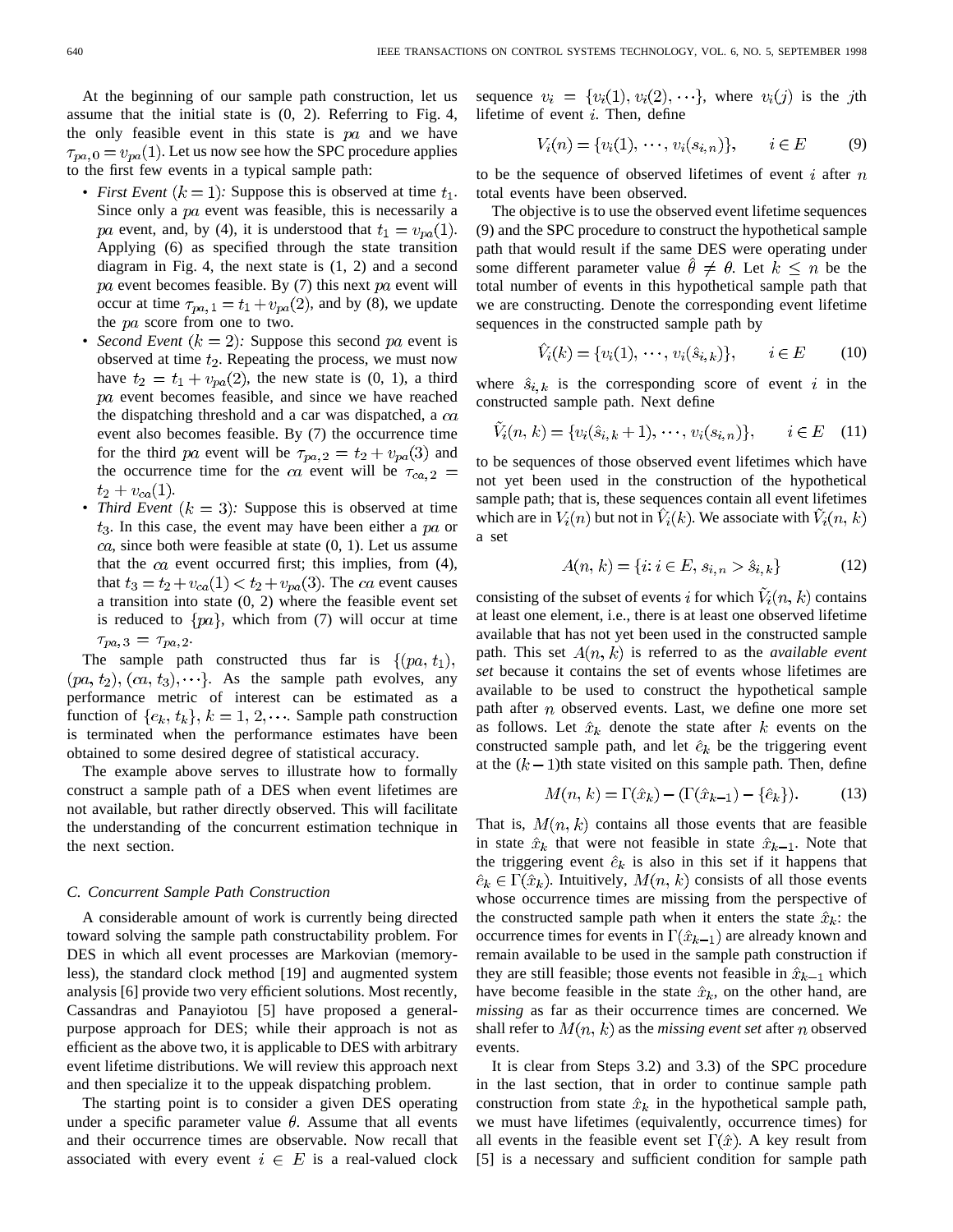construction: when event  $e_{n+1}$  is observed in the actual DES, construction of the hypothetical sample path can continue if and only if

$$
M(n+1, k) \subseteq A(n+1, k) \tag{14}
$$

otherwise, construction of the hypothetical sample path is "suspended" in state  $\hat{x}_k$  until some future observed event causes (14) to be satisfied. Thus, with every observed event, condition (14) is checked: if it is satisfied, the SPC procedure is invoked to update the state of the constructed sample path; otherwise, construction is suspended at  $\hat{x}_k$  until some future observed event causes (14) to be satisfied. Note that with every observed event the set  $A(n, k)$  is updated and possibly enlarged, while the set  $M(n, k)$  remains fixed, since it depends only on  $\hat{x}_k$ .

An explicit algorithm for constructing concurrent sample paths under parameter values  $\hat{\theta} \neq \theta$  based on observed data from a sample path under  $\theta$  is given in [5], where a detailed discussion of the conditions for which the approach is applicable may also be found. Briefly, the conditions for meaningful concurrent sample path construction are the following: 1) we assume that  $\theta$  does not affect the event lifetime distributions in the DES, but only the state transition structure. If that is not the case, the algorithm described next requires certain modifications that we will not dwell on here; 2) changes in  $\theta$ should not introduce new types of events into the event set  $E$ ; and 3) the state transition structure of the observed system is assumed irreducible. More generally, there should be no state transition causing an event to become permanently disabled (since this implies that (14) may never be satisfied).

The algorithm in [5] is referred to as the time warping algorithm (TWA). We reproduce it here with minor changes to suit our purposes. In the algorithm, the operators  $+$  and  $-$  are applied to both scalars and sequences. When applied to scalars, they denote the usual addition and subtraction operations. When applied to sequences,  $+$  indicates the addition of an element to the end of the sequence and  $-$  indicates removal of the first element of the sequence.

*Time Warping Algorithm (TWA):*

1) INITIALIZE:

Given  $x_0$ ,  $\hat{x}_0$ Set  $n = k = 0$ ,  $t_n = \hat{t}_n = 0$ ; for all  $i \in E$  set  $s_{i,n} = \hat{s}_{i,0} = 0$ ; for all  $i \in \Gamma(x_0)$  set  $\tau_{i,0} = \nu_i(1)$ Set  $M(0, 0) = \Gamma(\hat{x}_0)$ ,  $A(0, 0) = \emptyset$ 

2) WHEN EVENT  $e_{n+1}$  IS OBSERVED:

2.1) Add the observed lifetime of  $e_{n+1}$  to  $\tilde{V}_i(n+1, k)$ 

$$
V_i(n+1, k)
$$
  
= 
$$
\begin{cases} \tilde{V}_i(n, k) + v_i(s_{i, n} + 1) & \text{if } i = e_{n+1} \\ \tilde{V}_i(n, k) & \text{otherwise.} \end{cases}
$$

- 2.2) Update available event set  $A(n + 1, k) =$  $A(n, k) \cup e_{n+1}.$
- 2.3) Update missing event set  $M(n+1, k) = M(n, k)$ .
- 2.4) If  $M(n+1, k) \subseteq A(n+1, k)$ , then go to 3). Else, set  $n \leftarrow n + 1$  and repeat from 2).
- 3) TIME WARPING OPERATION:
	- 3.1) Obtain  $\nu_i(\hat{s}_{i,k} + 1)$  from  $\tilde{V}_i(n+1, k)$  for all missing events  $i \in M(n+1, k)$  and use the SPC procedure to determine  $\hat{t}_{k+1}, \hat{c}_{k+1}, \hat{x}_{k+1}$  , and  $\hat{\tau}_{i,k+1}, \hat{s}_{i,k+1}$  for all i.
	- 3.2) Discard all used event lifetimes

$$
\tilde{V}_i(n+1, k+1) = \tilde{V}_i(n+1, k) - v_i(\hat{s}_{i,k} + 1)
$$

for all  $i \in M(n+1, k)$ .

3.3) Update available event set

$$
A(n+1, k+1)
$$
  
=  $A(n+1, k) - \{i : i \in M(n+1, k),$   
 $\hat{s}_{i, k+1} = s_{i, n+1}\}.$ 

3.4) Update missing event set

$$
M(n+1, k+1) = \Gamma(\hat{x}_{k+1}) - (\Gamma(\hat{x}_k) - {\hat{e}_{k+1}}).
$$

3.5) If  $M(n+1, k+1) \subseteq A(n+1, k+1)$  then set  $k \leftarrow k+1$  and go to 3.1). Else, set  $k \leftarrow k+1$  and  $n \leftarrow n + 1$  and go to 2).

Note that the time warping operation [i.e., Steps 3.1)–3.5)] may result in several state updates in the constructed sample path in response to a single observed event in the actual DES: as long as the sample path construction condition (14) is satisfied, construction of the hypothetical sample path will proceed; otherwise, the constructed sample path's clock is stopped, while the observed system's clock keeps moving ahead. When the missing lifetimes become available and (14) is satisfied, the constructed sample path "instantaneously" processes as many events as possible causing its clock to "warp" forward. This process of moving backward in time to revisit suspended sample paths and then forward in time by one or more events lends itself to the term *time warping* [5].

It should be clear that by a simple modification to the TWA, any number of hypothetical sample paths can be concurrently constructed: instead of a single sample path under a parameter value  $\hat{\theta}$ , we can have many sample paths each indexed by  $c =$  $1, 2, \cdots$  and each operating under a different parameter value  $\theta_c$ . Computationally, the requirements of the TWA are minimal: adding/subtracting elements to sequences, simple arithmetic, and checking condition (14). It is usually the memory requirements that limit the number of concurrent sample paths that can be constructed, since the event lifetimes  $\tilde{V}_i^c(n, k)$ need to be stored for each constructed sample path  $c$ . The advantage of simultaneously constructing many sample paths, however, lies in the fact that from the full state history generated for each constructed sample path, it is possible to evaluate and compare any desired performance measure of interest. In this way the TWA can be used to solve the sample path constructability problem and the optimization problem (3).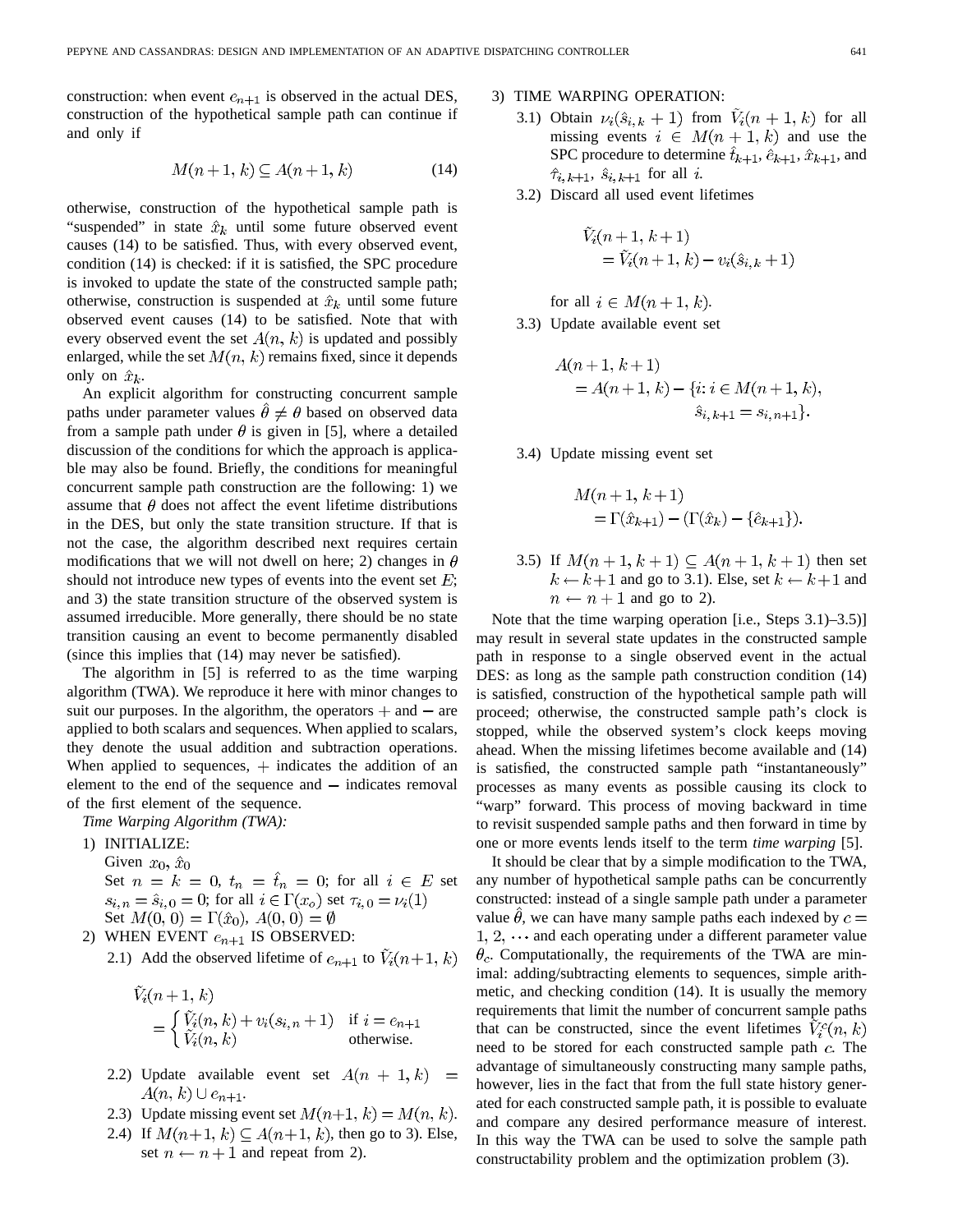# *D. Specialization of the TWA to the Uppeak Elevator Dispatching Problem*

Our objective is to observe an actual elevator system while it is operating under some arbitrary dispatching threshold during the uppeak traffic period and use the TWA to construct the hypothetical sample paths and estimate the passenger waiting times that would have resulted if the elevator system had been operating under the various thresholds  $\theta_{z,1}$ . There are  $N$  such thresholds, and each one may take any value in the set  $\{1, \dots, C\}$ . Thus, a total of  $K = C^N$  sample paths need to be constructed and the passenger waiting time under each needs to be estimated. Here we describe how we specialize the TWA to accomplish these objectives.

We begin by introducing some notation. First, let

$$
c
$$
 = sample path index, with  $c$  = 0 denoting the observed sample path and  $c$  = 1,  $\dots$ ,  $K$  denoting the  $c$ th constructed sample path.

For the uppeak dispatching problem we need to store observed lifetimes for two types of events,  $pa$  events and  $ca$ events (recall that we do not differentiate among cars since they are all identical). To do this we define two vectors.

 $V_{pa}$ A vector for storing observed  $pa$  event lifetimes.  $V_{ca}$ A vector for storing observed  $ca$  event lifetimes.

- Now we define the following.
- $p a Index(0)$  An index into  $V_{pa}$  where the most recent  $pa$  lifetime observed in the actual elevator system is stored.
- An index into  $V_{ca}$  where the most recent  $calIndex(0)$  $ca$  lifetime observed in the actual elevator system is stored.
- The index into  $V_{pa}$  where the next pa lifetime  $p a Index(c)$ will be obtained for constructing sample path  $c=1,\cdots,K.$
- The index into  $V_{ca}$  where the next califetime  $c\alpha Index(c)$ will be obtained for constructing sample path  $c=1,\cdots,K.$

Finally, we define two indicator functions for each constructed sample path.

- 1)  $paFlag(c) = 1$  if a pa event is needed to continue sample path construction, zero otherwise.
- 2)  $caFlag(c) = 1$  if a ca event is needed to continue sample path construction, zero otherwise.

With the definitions above, we can obtain any of the sets involved in the TWA. Clearly, the vectors  $V_{pa}$  and  $V_{ca}$ correspond to  $V_i$ ,  $i \in E$ . It is also easy to see that the set of  $pa$  event lifetimes already used in constructing sample path  $c$  is given by

$$
\hat{V}_{pa}^{c} = \{V_{pa}(1), \cdots, V_{pa}(palndex(c) - 1)\}\
$$
 (15)

and the set of available  $pa$  event lifetimes which have not yet been used is given by

$$
\tilde{V}_{pa}^{c} = \{V_{pa}(palndex(c)), \cdots, V_{pa}(palndex(0))\}.
$$
 (16)

The sets  $\hat{V}_{ca}^{c}$  and  $\tilde{V}_{ca}^{c}$  are formed similarly. In addition, the available event set is given by

$$
A(c) = \{pa, ca\} \quad \text{if } palndex(c) \leq palndex(0)
$$
  
\nand  $calndex(c) \leq calndex(0)$   
\n
$$
A(c) = \{pa\} \quad \text{if } palndex(c) \leq palndex(0)
$$
  
\nand  $calndex(c) > \text{calndex}(0)$   
\n
$$
A(c) = \{ca\} \quad \text{if } palndex(c) > palndex(0)
$$
  
\nand  $calndex(c) \leq calndex(0)$   
\n
$$
A(c) = \emptyset \quad \text{if } palndex(c) > palndex(0)
$$
  
\nand  $caladex(c) > \text{calndex}(0)$ .  
\n(17)

and the missing event set is given by

$$
M(c) = \{pa, ca\} \qquad \text{if } paFlag(c) = 1 \text{ and } caFlag(c) = 1
$$
  
\n
$$
M(c) = \{pa\} \qquad \text{if } paFlag(c) = 1 \text{ and } caFlag(c) = 0
$$
  
\n
$$
M(c) = \{ca\} \qquad \text{if } paFlag(c) = 0 \text{ and } caFlag(c) = 1
$$
  
\n
$$
M(c) = \emptyset \qquad \text{if } paFlag(c) = 0 \text{ and } caFlag(c) = 0.
$$
  
\n(18)

As for the subset test in (14): The construction of sample path  $c$  must be suspended when

$$
paFlag(c) = 1 \quad \text{and} \quad paIndex(c) > paIndex(0)
$$
  
when

$$
caFlag(c) = 1 \quad \text{and} \quad caIndex(c) > caIndex(0). \tag{19}
$$

In the first case, we need a  $pa$  lifetime and no  $pa$  lifetime is available (either because none have yet been observed to have occurred in the actual system, or because we have used them all up). In the second case, we need a  $ca$  lifetime, and no  $ca$ lifetime is available (again, either because none have yet been observed to have occurred in the actual system, or because we have used them all up).

In terms of the above definitions, we now specialize the TWA to the uppeak elevator dispatching problem. In what follows, we use  $Y(0)$  and  $Z(0)$  to denote the state variables for the observed system, i.e., the queue length at the first floor and the number of cars available to dispatch, respectively.  $Y(c)$  and  $Z(c)$  are used to denote the same state variables in the cth constructed sample path.

# IV. CONCURRENT ESTIMATION DISPATCHING ALGORITHM (CEDA)

*1) Initialize:*

or

$$
Y(0) = Y(c) = 0 \qquad \text{for all } c = 1, \dots, K
$$
  
 
$$
Z(0) = Z(c) = N \qquad \text{for all } c = 1, \dots, K.
$$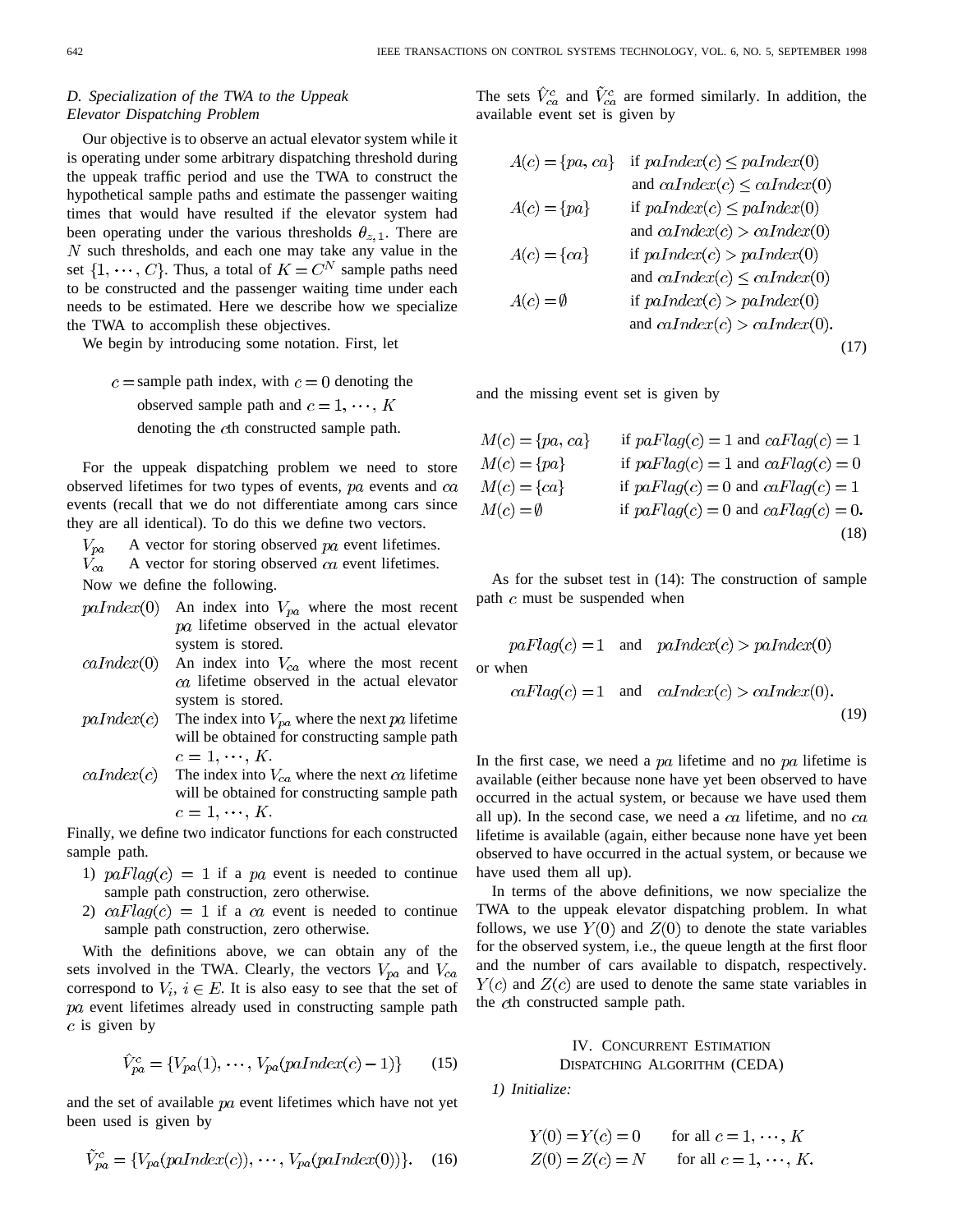Start observing when the lobby queue is empty, and all cars are parked at the first floor lobby:

$$
V_{pa} = V_{ca} = \emptyset
$$
  
palnder(0) = calnder(0) = 0  
palnder(c) = calnder(c) = 1  
paFlag(c) = 1  
caFlag(c) = 0.

No events have been observed yet. Each concurrent estimator is initially suspended; each one awaiting a  $pa$  event. No  $ca$ event is needed, since all cars are assumed initially available at first floor lobby:

$$
paClock = 0
$$
  

$$
caClock(1) = \dots = caClock(N) = 0
$$

The above are clocks for recording event lifetimes.

$$
T(0) = T(c) = 0.
$$

All clocks (observed and constructed sample paths) are initially zero.

- *2) When an Event is Observed in the Actual Elevator System:*
	- 1) Get the event type  $(pa \text{ or } ca)$  and the time  $T(0)$ 
		- 1.1) Based on the time  $T(0)$ , update the operating threshold. The threshold is updated every 5 min as described in Section V.
	- 2.1) If event is  $pa$ :
		- 2.1.1)  $V_{pa}(palndex(0)+1) = T(0) paClock$ . Record pa lifetime and insert into  $V_{pa}$ .
		- 2.1.2)  $p\alpha Index(0) = p\alpha Index(0) + 1$ . Increment pointer in  $V_{pa}$ .
		- 2.1.3)  $paClock = T(0)$ . Start clock for next pa event lifetime.

 $(2.2)$  If event is  $ca$ :

- 2.2.1) Determine car index: the Car
- 2.2.2)  $V_{ca}(caIndex(0) + 1)$  $T(0)$  –  $\qquad \qquad =$  $caClock(theCar)$ . Record ca lifetime and insert into  $V_{ca}$ .
- 2.2.3)  $calIndex(0) = calnder(0) + 1$ . Increment pointer in  $V_{ca}$ .
- 3) Dispatching policy decides if car should be dispatched in observed elevator system. Here we assume the designated next car is dispatched when the number of passengers inside exceeds a certain operating threshold.
	- 3.1) Determine car index: the Car
	- 3.2)  $\operatorname{caClock}(theCar) = T(0)$ . Start clock for next ca event lifetime.
	- 3.3) Estimate the waiting time for those passengers who were served by the car that was just dispatched. Update the average passenger waiting time. The waiting time for a passenger is the time between a passenger's arrival for elevator service and the time when the elevator that serves the passenger actually departs.
- *3) Time Warping Operation:*
- 4) For  $c = 1, \dots, K$ . For each concurrent constructed sample path.
- 5.1) If  $paFlag(c) = 1$ . A pa event is needed to continue construction.
	- 5.1.1) If  $p a Index(c) > p aIndex(0)$ , go to 4). Suspend construction of sample path.
	- 5.1.2)  $\tau_{pa}^c = T(c) + V_{pa}(palndex(c))$ . Else, determine next pa event time.
	- 5.1.3)  $p\alpha Index(c) = p\alpha Index(c) + 1$ . Increment pointer in  $V_{pa}$ .
	- 5.1.4)  $\text{paFlag}(c) = 0$ . Reset the pa flag.
- 5.2) If  $caFlag(c) = 1$ . A ca event is needed to continue construction.
	- 5.2.1) If  $calnder(c) > calnder(0)$ , go to 4). Suspend construction of sample path.
	- 5.2.2)  $\tau_{ca}^c = T(c) + V_{ca}(caIndex(c))$ . Else, determine next ca event time.
	- 5.2.3)  $\text{c}a \text{Index}(c) = \text{c}a \text{Index}(c) + 1$ . Increment pointer in  $V_{ca}$ .
	- 5.2.4)  $\alpha Flag(c) = 0$ . Reset  $ca$  flag.
- 6) Use the SPC procedure to determine next event  $e^c$ , and next event time,  $\tau_e^c$  and set

$$
T(c)=\tau_e^c.
$$

- 6.1) If event is  $pa$ :
	- 6.1.1)  $Y(c) = Y(c) + 1$ . Increment lobby queue length.
	- 6.1.2)  $paFlag(c) = 1$ . Set pa flag to indicate a pa lifetime is needed to continue sample path construction.
- 6.2) If event is  $ca$ :
	- 6.2.1)  $Z(c) = Z(c) + 1$ . Increment number of cars at lobby.
- 7) If  $Z(c) > 0$  and  $Y(c) \ge \theta_{Z(c),1}(c)$ . Check car availability and dispatching threshold.
	- 7.1)  $Y(c) = Y(c) \min(Y(c), C)$ . Decrement the lobby queue by the number of passengers that are served when the car is dispatched. The car capacity is limited to  $C$  passengers.
	- 7.2)  $Z(c) = Z(c) 1$ . Decrement the number of available cars.
	- 7.3)  $caFlag(c) = 1$ . Set ca flag to indicate a ca lifetime is needed to continue sample path construction.
	- 7.4) Update the average waiting time for this constructed sample path.
- 8) Go to Step 5.1). Continue sample path construction until suspended.

As the algorithm above is running, we are estimating the passenger waiting time for both the actual system and for each constructed sample path. In Step 3.3) we update an estimate of the passenger waiting time each time a car is dispatched in the actual system. Similarly, in Step 7.4) we update estimates of the passenger waiting time each time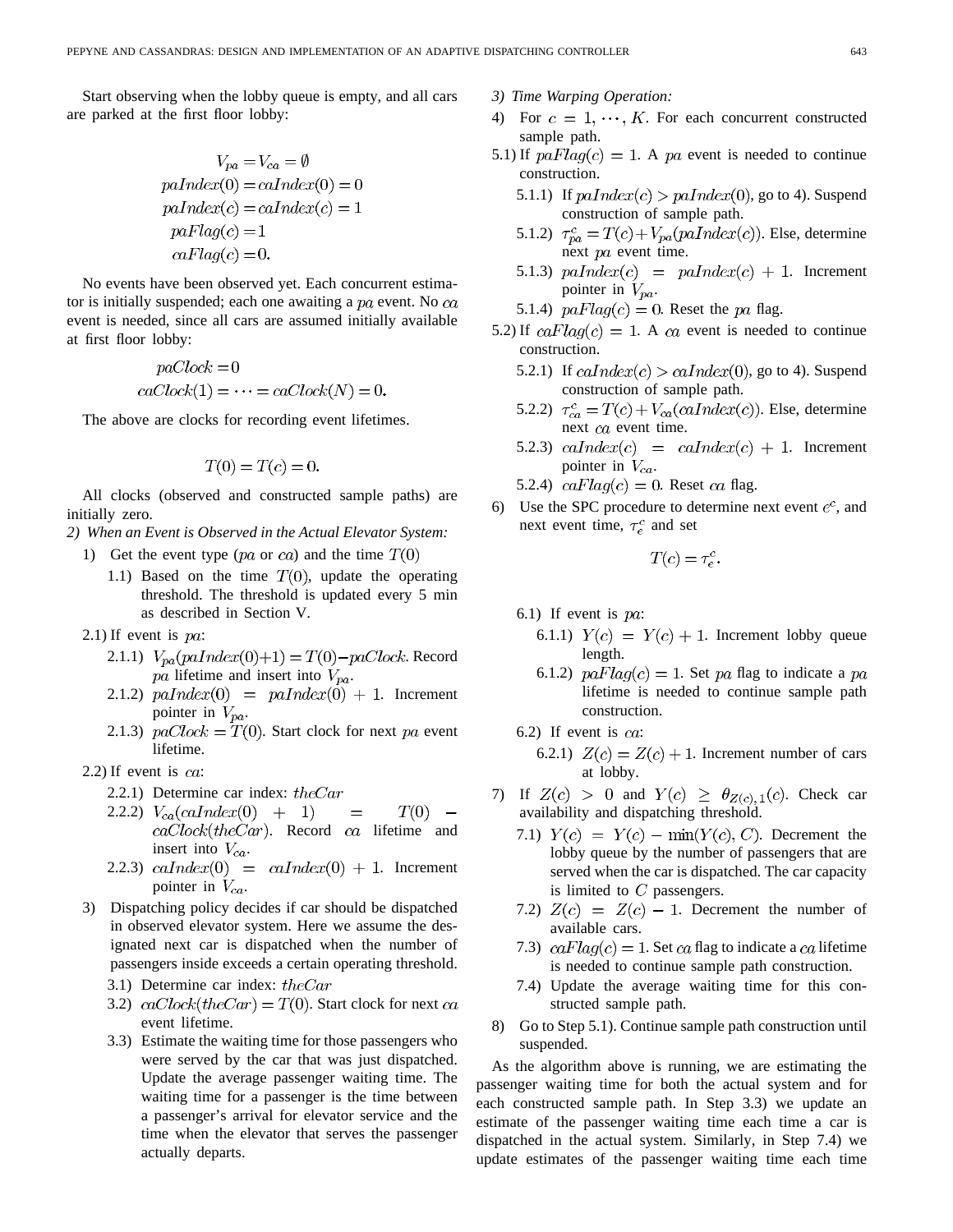a car is dispatched in a constructed sample path. We use these passenger waiting time estimates in Step 1.1) to adjust the operating threshold in the actual elevator system in an effort to improve the passenger waiting time performance. To reflect this fact, we refer to each constructed sample path as a concurrent estimator and the algorithm itself as the concurrent estimation dispatching algorithm (CEDA). Note that the output of CEDA is the set of all concurrently constructed sample paths, estimates of passenger waiting times for each constructed sample path, and an estimate of the actual passenger waiting time in the real elevator system. Most importantly, the algorithm generates the suggested operating threshold used by the dispatching controller to decide when each car should be dispatched.

#### V. IMPLEMENTATION ISSUES

To use the CEDA in a actual elevator system, some implementation issues need to be resolved. In the subsections that follow, we address issues relating to: computational requirements (Section V-A),  $pa$  event lifetimes (Section V-B), passenger waiting time estimation (Section V-C),  $ca$  event lifetimes (Section V-C), and threshold adaptation (Section V-D). A summary of the adjustments made to the CEDA for implementation are then given (Section V-E). We should emphasize that our objective throughout is to resolve each issue in the *simplest* way possible, and then compare the results of the simplest possible implementation to those obtained through the state-of-the-art dispatching schemes mentioned in the introduction.

## *A. Computational Requirements*

As we have seen, an optimal policy is defined by  $C^N$ different thresholds, where  $C$  is the elevator capacity and  $N$ is the total number of elevators. Thus, for example, if we have four cars each with a capacity of 20 passengers, we would need  $20^4 = 160000$  concurrent estimators to choose the best threshold. While it is certainly possible to concurrently construct 160 000 sample paths, given the necessary computer memory, our approach here is to ignore the fact that the threshold is a function of both the number of passengers in the designated next car and the number of empty cars waiting at the first floor [recall (1)] and simply choose the threshold only as a function of the number of passengers in the designated next car. While this obviously results in a suboptimal solution, experiments in our previous paper [15], show that the numerical values of the thresholds are not particularly sensitive to the number of empty cars waiting at the first floor. With this simplification, we only need  $C$ concurrent estimators, and our problem reduces to choosing the threshold  $\theta \in \{1, \dots, C\}$  that matches, as best as possible, the elevator service rate to the passenger arrival rate.

To deal with the fact that the passenger arrival rate is changing throughout the uppeak period (as seen in Fig. 2), we will use the following strategy. We will partition the hourlong uppeak period into 12, 5-min long estimation intervals indexed by  $p = 1, \dots, 12$ . We will use the CEDA to find

the best threshold  $\theta(p)$  to use during each interval. That is, for each interval  $p$ , we will observe the actual elevator system as it operates under  $\theta(p)$ , and we will construct C sample paths. At the end of interval  $p$ , we will estimate the waiting time for both the actual elevator system and for each of the  $C$  constructed sample paths. We will use these waiting time estimates to choose the threshold  $\theta(p)$  to be used during interval p on the next day. If the passenger arrival profile has the same general statistics from one day to the next, this strategy is expected to work well.

# *B. Event Lifetimes*

The CEDA requires  $pa$  event lifetimes for sample path construction. The problem here is that elevator systems usually do not have sensors to detect every passenger arrival event. Typical elevator systems, however, can obtain a reasonable estimate of the number of passengers inside a car when it is dispatched, since most elevator systems have weight sensors in each car or light beams which count passengers as they enter and exit the cars.

Given an estimate of the number of passengers inside a car at the time it is dispatched, we can use the rate at which passengers are being carried away from the first floor to estimate the passenger arrival rate. The estimate  $\lambda_{est}(p, d)$ is computed for the dth time an elevator is dispatched during the pth 5-min estimation interval by dividing the total number of passengers *served so far* during interval p by the time since interval  $p$  began. The estimate is limited to a prespecified maximum value to deal with the large estimation errors that could otherwise result when a car is dispatched immediately after an interval change. Using this passenger arrival rate estimate, each time a  $pa$  event is needed for sample path construction during interval  $p$ , we will generate one according to a Poisson process at rate  $\lambda_{est}(p, d)$  using a standard random variate generation technique (e.g., see [3]). The rate itself is assumed to vary according to a function such as that shown in Fig. 2, obtained from extensive empirical data collected in the elevator industry. The underlying Poisson assumption is also based on extensive empirical studies for elevator systems [11]. For the performance results contained in Section VI, it was important to adopt this widely used passenger arrival model in order to compare the CEDA with other dispatching algorithms used in the elevator industry.

# *C. Passenger Waiting Time Estimation*

The threshold adaptation scheme we develop in Section V-E requires an estimate of the passenger waiting time in the actual elevator system. The passenger waiting time is measured from the instant a passenger arrives to the first floor lobby queue to the instant the car that serves the passenger is dispatched from the first floor. Although we know the time when a car is dispatched, we do not know the time each passenger arrived.

To estimate passenger waiting times, we will use the following strategy. Assume the first floor lobby queue is served first come first served (FCFS). Define the arrival time of the passenger at the front of the queue as  $T_f(d)$ . This will be the first passenger to enter a designated next car when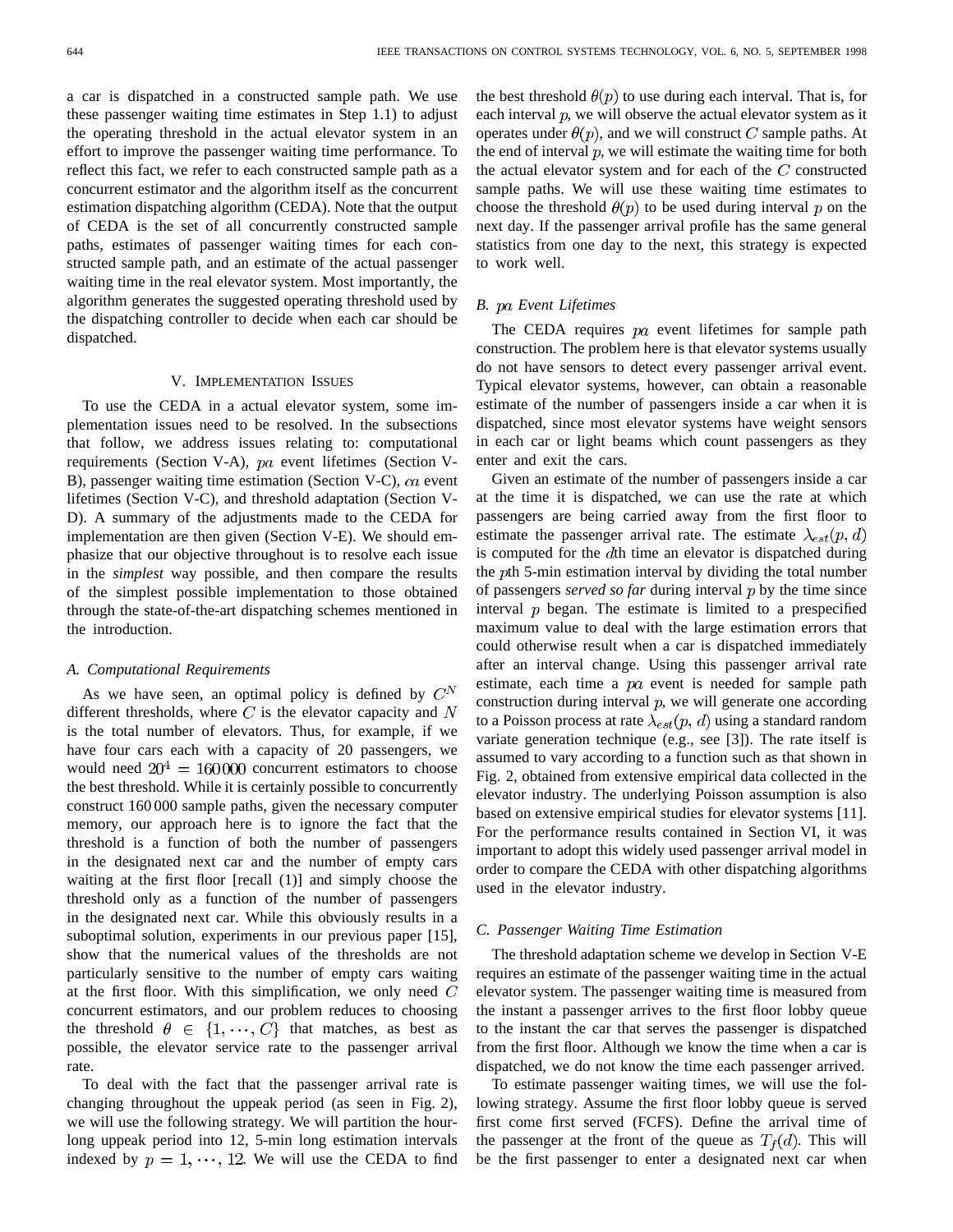

Fig. 6. Strategy for estimating passenger waiting times.

one becomes available for the  $d$ th time during interval  $p$ . The designated next car will serve all or part of the lobby queue. Define the arrival time of the last passenger who is able to load into the car as  $T_l(d)$ . As in Section V-B, assume the elevator system can determine the number of passengers in a car, and define  $S(p, d)$  to be the number of passengers served the dth time an elevator is dispatched during interval p. Finally, define  $\tau(d)$  to be the time the elevator is dispatched. Now partition the time interval  $T_l(d) - T_r(d)$ uniformly as in Fig. 6. Then an estimate of the wait for the last passenger is  $\tau(d) - T_l(d)$ , for the second to last it is  $\tau(d) - T_l(d) + (T_l(d) - T_f(d))/(S(p, d) - 1)$ , for the third to last it is  $\tau(d) - T_l(d) + 2(T_l(d) - T_f(d))/(S(p, d) - 1)$ , and so on until finally the wait for the first passenger is estimated as  $\tau(d) - T_f(d)$ .

The total passenger wait the  $d$ th time an elevator is dispatched during interval  $p$  is, therefore, estimated as

$$
W_a(p, d) = \sum_{k=0}^{S(p, d)-1} \left[ (\tau(d) - T_l(d)) + k \left( \frac{T_l(d) - T_f(d)}{S(p, d) - 1} \right) \right]
$$
\n(20)

And the average passenger wait for interval  $p$  is estimated as

$$
\overline{W}_a(p) = \frac{1}{\sum_d S(p, d)} \sum_d W_a(p, d). \tag{21}
$$

Notice that we are estimating the average wait for those passengers who are *served* during interval p. In this extremely simplistic estimation procedure, we choose to disregard the fact that some of these passengers may have *arrived* during a previous interval. Clearly the strategy above assumes Poisson arrivals, and we justify it by noting again that Poisson arrivals have been shown to be a good model of passenger arrivals in elevator systems [11].

In (20) and (21),  $\tau(d)$  and  $S(p, d)$  can be directly measured. It is  $T_f(d)$  and  $T_i(d)$  that must be estimated. There are three dispatching situations that determine how these estimates are obtained.

*Case I: The designated next car is already waiting at the first floor with its doors open when the first passenger arrives.* In this case,  $T_f(d)$  can be directly observed as the time the first passenger enters the car (detected by a weight sensor or a light beam in the car). In addition, we set  $T_l(d) = \tau(d)$ , since the car is expected to be dispatched upon arrival of the last passenger (i.e., the passenger that reaches the specified dispatching threshold, or the last passenger able to enter just before the doors close).

*Case II: All cars are busy when the first passenger arrives.* In this case,  $T_f(d)$  can be directly observed as the time the first passenger pushes the elevator call button. The arrival time of the last passenger, however, is not known. The last passenger may have already been waiting when the next car became available, or the last passenger may have arrived and entered just as the doors closed and the car was dispatched. To estimate  $T_l(d)$  we use our arrival rate estimate  $\lambda_{est}(p, d)$  as follows:

$$
T_l(d) = T_f(d) + \frac{S(p, d) - 1}{\lambda_{est}(p, d)}.
$$
 (22)

Here, of course, we must check that  $T_l(d) < \tau(d)$ . If not, we set  $T_l(d) = \tau(d)$ .

*Case III:* The  $(d-1)$ th dispatching event leaves part of the *lobby queue behind because the car becomes full.* In this case, when the  $d$ th dispatching occurs, we cannot observe either  $T_f(d)$  or  $T_i(d)$ . What we will do in this case is the following: when the  $(d-1)$ th car departs full, we will estimate the arrival time of the first passenger in the lobby queue that remains as

$$
T_f(d) = T_l(d-1) + \frac{1}{\lambda_{est}(p, d-1)}.
$$
 (23)

Then, when the dth dispatching occurs, we will proceed as in Case II above to estimate the arrival time of the last passenger.

Clearly, the waiting time estimation procedure above is quite crude. As already stated, however, our first goal is to examine whether our overall approach provides a significant performance improvement over state-of-the-art dispatching policies despite such crude estimation methods and rough approximations. Seeking more sophisticated methods is something we can pursue to provide further improvements as necessary.

Experimental results show that the quality of the waiting time estimate is best for Case I and worst for Case III. This is to be expected since the accuracy of the information on which the estimation is based,  $T_f(d)$  and  $T_i(d)$ , becomes increasingly unreliable in going from Case I to Case III. Fortunately, Case III occurs only rarely (unless the arrival rate is very high in which case the dispatching threshold is  $\theta = C$ ), so that the waiting time estimation error for a 5-min interval typically only amounts to a few seconds as shown in Fig. 7. The large estimation error during the ninth estimation interval is caused by the high arrival rate during the eighth interval: this high arrival rate leaves a large residual queue of passengers which do not get served until the ninth interval. Because  $\lambda_{est}(p, d)$ is based on the number of passengers served during interval  $p$ , a large queue at the beginning of an interval biases the arrival rate estimate, which in turn biases the waiting time estimate for the Cases II and III dispatching situations during that interval.

# *D. Event Lifetimes*

Although elevator systems have sensors for detecting  $ca$ events, there are two implementation issues we must resolve. The first issue concerns the passenger loading time and the second issue is a technical one concerning the TWA. Both of these issues can bias the waiting time estimates produced by the concurrent estimators.

Until now we have been assuming that the passenger loading time is negligible. That is, when constructing sample paths, an elevator returning to a lobby queue loads instantly and is dispatched immediately. This has the effect of decreasing the apparent service time, increasing the apparent handling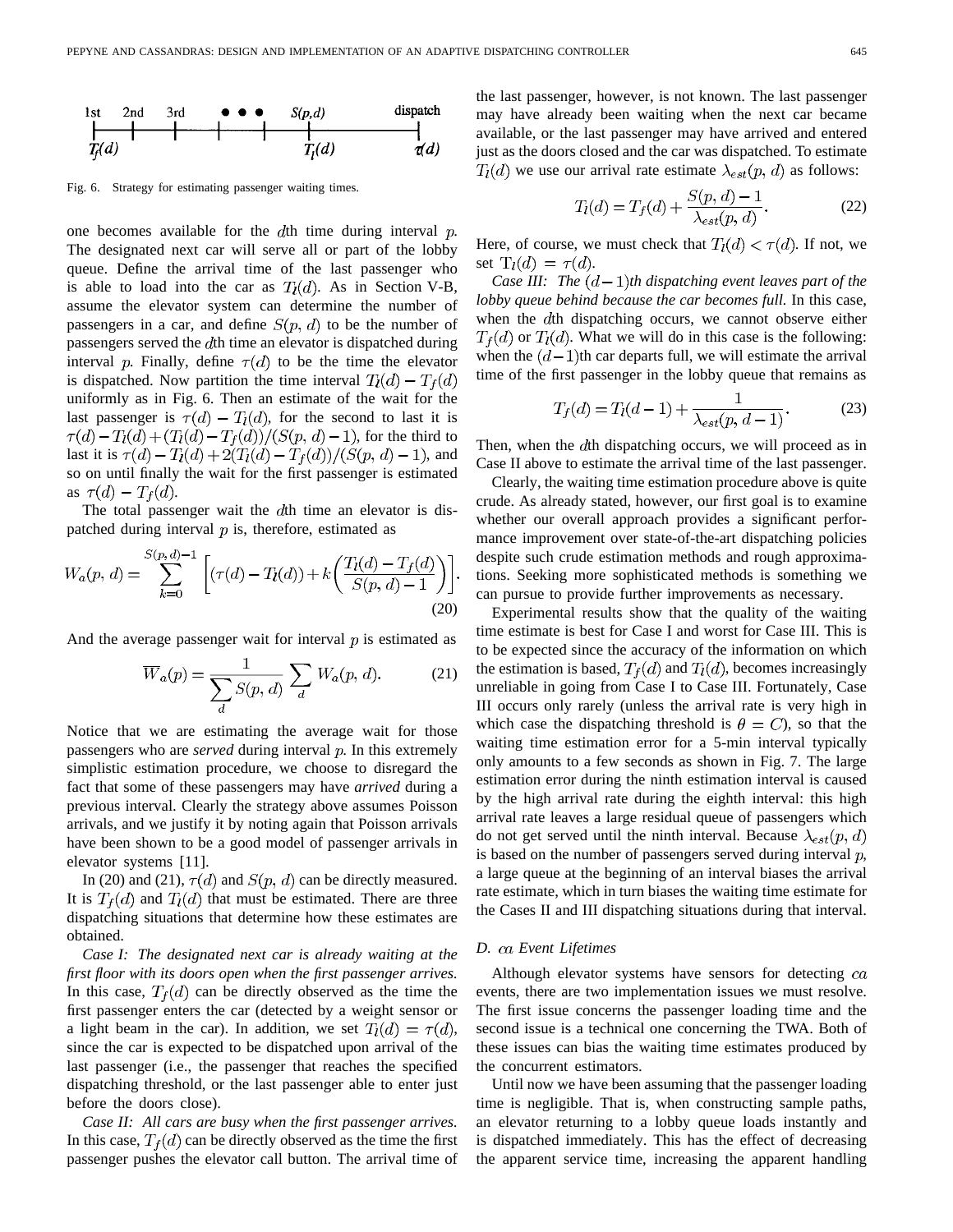

Fig. 7. Comparison between true wait and estimated wait for the uppeak arrival profile.

capacity, and changing the estimated optimal threshold. One way to deal with the passenger loading time is to introduce another event, a *passenger transfer event,* which occurs when a passenger enters an elevator at the first floor. Lifetimes for such events can be detected via weight sensors or counting devices in the cars. A simpler method, and the one we use, is to redefine the  $ca$  event lifetime to include the passenger loading time. That is, we will define the  $ca$  lifetime to be the time from when the first passenger enters the car up until the time that the car returns to the first floor after service. In this way we account for the passenger loading time without increasing the complexity of the dispatching algorithm.

Recall that the TWA algorithm, upon which the CEDA is based, requires all event lifetimes to be independent of the parameter  $\theta$ , which in our case is the dispatching threshold. Generally, however, ca event lifetimes depend on the passenger load, and hence indirectly on the dispatching threshold. The most obvious way to deal with this issue is to keep a separate  $ca$  lifetime array for each passenger load. That is, instead of a single  $ca$  lifetime array, we would have  $C$  such arrays. Then when a  $ca$  lifetime is needed during sample path construction, we check the passenger load in the car being dispatched, and get the  $ca$  lifetime from the appropriate lifetime array. This approach, however, greatly increases the probability that sample path construction will get suspended at Step 5.2.1 of the CEDA. Another possible approach is to make observations of the system as it operates to find the mean  $ca$  lifetime as a function of the passenger load and use these means to appropriately scale the  $ca$  lifetimes used in the concurrent estimators. The drawback of this approach is the extensive data collection required.

In the spirit of our goal to start with an implementation which is as simple as possible, we have simply neglected the influence of the passenger load altogether. This approximation allows us to work with a single  $ca$  lifetime array, and it reduces the chance that a concurrent estimator will become suspended waiting for a  $ca$  lifetime.

## *E. Threshold Adaptation*

The goal of threshold adaptation is to choose the best threshold to use for each of the 12 5-min estimation intervals in

an uppeak traffic period. The simplest scheme is to determine the index  $c$  of the best performing concurrent estimator during interval  $p$  and choose the threshold associated with that concurrent estimator. That is, if concurrent estimator  $c$  (which in our implementation uses a dispatching threshold of  $c$ ) gives the best estimated waiting time for interval  $p$ , then set  $\theta(p) = c$  as the threshold to be used during interval p on the next day. A potential problem with this approach is that the threshold that gives the best wait for the concurrent estimators may not be the one that gives the best wait for the actual elevator system. The reason has to do with the various approximations we use to generate  $pa$  and  $ca$ lifetimes for concurrent sample path construction. To deal with this potential problem, we propose a simple adaptation algorithm. To describe the algorithm, let  $\theta_a^n(p)$  be the operating threshold that was used in the actual system on the  $n$ th day during interval p, and let  $\overline{W}_a(p)$  [obtained using (21)] be the estimated average wait in the actual system during interval  $p$ . Let  $W_c(p)$  be the estimated wait for concurrent estimator c during interval p, and let  $\overline{W}_c^*(p) = \min_c[\overline{W}_c(p)]$  be the best estimated wait over all of the concurrent estimators during interval p. Let  $\theta_c^*(p) = \arg \min_c [\overline{W}_c(p)]$  be the threshold used by the best performing concurrent estimator. Finally, define  $\Delta = |\overline{W}_a(p) - \overline{W}_c^*(p)| / \overline{W}_a(p)$  and adapt the threshold according to

$$
\theta_a^{n+1}(p) \leftarrow \begin{cases} \theta_c^*(p) & \beta < \Delta \\ \theta_a^n(p) + \text{sgn}(\theta_c^*(p) - \theta_a^n(p)) & \alpha < \Delta \le \beta \\ \theta_a^n(p) & \Delta \le \alpha. \end{cases} \tag{24}
$$

Here  $\alpha$  and  $\beta$  are scalars. These scalars were chosen with the following intention in mind. When the difference  $\Delta$  between the best estimated wait and the actual wait is "small," we leave the threshold unchanged. When this difference is "large," we immediately switch to the best threshold given by our concurrent estimators. When  $\Delta$  is in mid-range, we adjust the threshold in the appropriate direction by a small amount. As we will see in the next section, we obtained this type of behavior with the values  $\alpha = 0.2$  and  $\beta = 0.8$ .

## *F. Implementation Adjustments*

Here we summarize the adjustments made to specific steps of the CEDA for implementation purposes (each step below refers to the corresponding step with the same number shown in the detailed algorithm in Section IV).

*Step 1.1:* Check  $T(0)$  to see if the time interval p has changed. If it has, update the threshold  $\theta(p)$  [by either setting it to the threshold of the best performing concurrent estimator, or by using the adaptation algorithm (24)], and then set  $p \leftarrow p+1$ .

*Step 2.1:* If this pa event is for the "first" passenger (as defined in Section V-C), then determine the dispatching case and compute  $T_f(d)$ . When the first passenger arrives to an empty car, we have Case I, and  $T_f(d)$  is the time the passenger enters the car. If the first passenger arrives when all the cars are busy, we have Case II, and  $T_f(d)$  is the time the passenger pushes the elevator call button.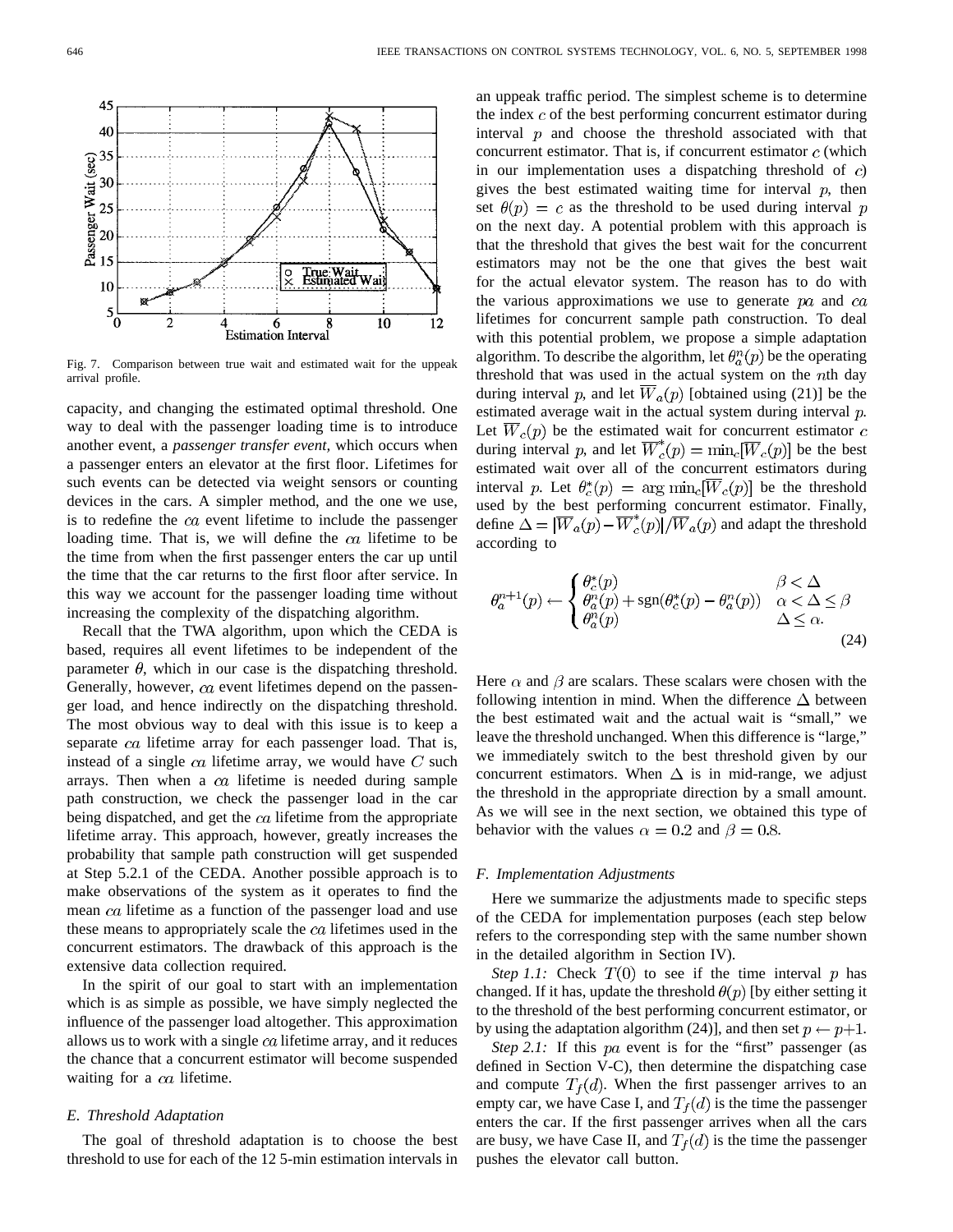*Step 3:* Dispatch when the number of passengers inside the designated next car reaches the threshold  $\theta(p)$ . When a car is dispatched, determine the load  $S(p, d)$ , and update  $\lambda_{est}(p, d)$ and  $W(p, d)$ . When a car departs full, we have dispatching Case III, and  $T_f(d+1)$  is estimated using (23).

*Step 4:* Replace  $K$  by  $C$  for the number of constructed sample paths: one for each threshold  $\theta \in \{1, \dots, C\}$ .

*Steps 5.1.1–5.1.3:* We will not suspend sample path construction to wait for passenger arrival events. Instead, when we need a  $pa$  lifetime for sample path construction, we will generate one according to a Poisson process at rate  $\lambda_{est}(p, d)$ .

*Step 7:* Dispatch in a concurrent estimator when  $Y(c) \geq c$ and  $Z(c) > 0$ , i.e., the threshold for the cth concurrent estimator is  $c$ .

# VI. PERFORMANCE RESULTS

In this section we provide explicit numerical results obtained by applying the CEDA to a detailed elevator system simulator developed at the University of Massachusetts in collaboration with the OTIS Elevator Co. The simulator models a tenfloor office building served by four elevator cars, each with a capacity of 20 passengers. Details regarding the simulator can be found in [12] and [13].

## *A. CEDA Performance Under a Fixed Passenger Arrival Rate*

As a test of the accuracy of the CEDA, we performed the following experiment. We fixed the arrival rate of incoming passengers to 20 pass/min. Then we obtained a response curve describing the true average passenger waiting time for each of the 20 dispatching thresholds  $\theta = 1, \dots, 20$ . We did this by performing 30 runs of one simulated hour apiece at each threshold. At the completion of each run, the true waiting time was determined (since the complete state information is available in the simulator, the true passenger wait can be determined). The waiting time for each threshold was then averaged over the 30 runs at that threshold. The results are shown in Fig. 8, where the best dispatching threshold for this arrival rate is seen to be  $\theta = 9$  passengers with a wait of 14.56 s. Notice that the curve has one local minimum and one local maximum. Also notice the importance of choosing the correct threshold. For example, if we were to use the simple  $\theta = 1$  policy the wait is 18.86 s, some 30% longer than the best. Alternatively, the half-capacity plus 20-s timeout policy discussed in the introduction gives a waiting time of 16.84 s, some 16% longer than the best. As seen from Fig. 8, this is worse than simply using a half-capacity policy which gives a wait of 14.91 s. The reason for the difference is that the 20 s timeout acts like a threshold of 6.67 passengers (6.67  $= 20$  s  $\times$  20 pass/min  $\times$  1/60 min/s).

Next we performed 30 additional runs for the same arrival rate of 20 incoming pass/min. Our interest here was to see what threshold the CEDA would choose. For the first run, the threshold was initialized to  $\theta = 1$ . For subsequent runs, the threshold changed as the CEDA adapted it to the 20 pass/min arrival rate. At the end of the first run, the threshold to be used for the second run was set to the threshold of the concurrent



estimator that gave the best estimated wait for the first run. For subsequent runs, the threshold was tuned using (24).

In comparison to the response curve obtained above using brute force simulation, we observed that the concurrent estimators did not give a particularly good estimate of the wait in the actual system. Those concurrent estimators operating at low thresholds tended to overestimate the wait, while those operating at higher thresholds tended to underestimate the wait. The reasons for these estimation errors can be traced back to inaccuracies in the arrival rate estimate which is used to generate  $pa$  events for sample path construction (Section V-B), and inaccuracies in the  $ca$  event lifetimes used to generate  $ca$ events for sample path construction (Section V-D). Despite the fact that the concurrent estimators are really not that accurate, however, the CEDA did converge to a mean threshold of  $\theta = 9.26$  passengers, which is essentially equal to the true best threshold of  $\theta = 9$  obtained by brute force simulation. This is a feature of algorithms, such as the CEDA, that are based on ordinal comparisons: although modeling errors may yield poor estimates of the performance of the actual system, the strategy that optimizes performance can be very robust with respect to such errors. The robustness of solutions to optimization problems with respect to modeling errors is not unusual (e.g., see [14]).

## *B. CEDA Performance in Uppeak Traffic*

In this section, incoming passengers arrive to the first floor with a mean rate that varies as shown in Fig. 2. As mentioned in Section V-B, this passenger arrival model is widely used in the elevator industry and was adopted here for the sake of meaningful comparisons with other schemes (see Table I). There are no outgoing or interfloor passengers. This traffic simulates the uppeak traffic mode. Recall, the CEDA uses 12 different thresholds  $\theta(p)$ , one for each 5-min interval p. On the first day, the thresholds were arbitrarily initialized to  $\theta(p) = 1$  for  $p = 1, \dots, 12$ . At the end of the first day, the threshold to be used during interval  $p$  on the next day was set to the threshold of the concurrent estimator that gave the best estimated wait for that interval. On subsequent days, the

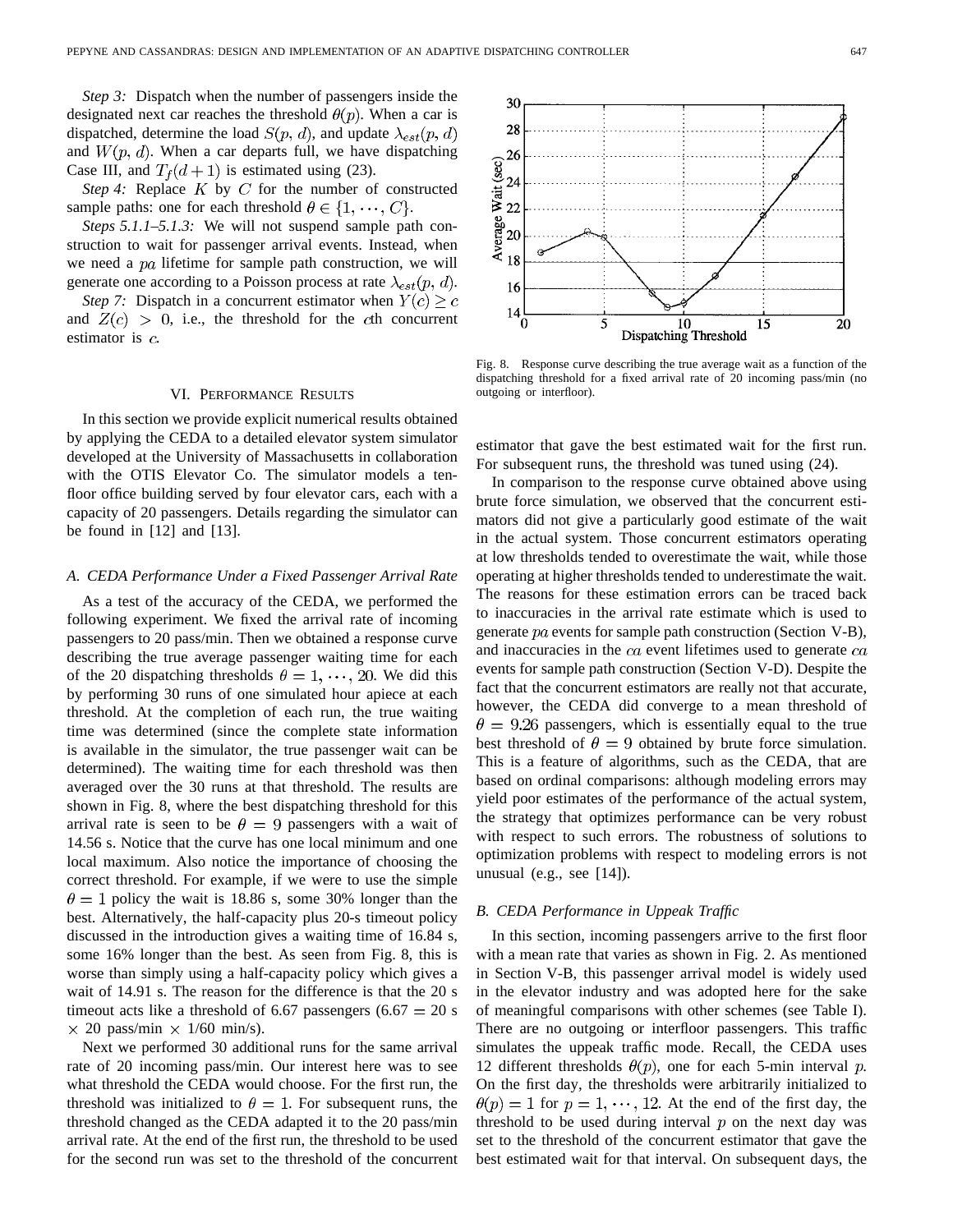|                       | True average wait  |                                            |  |  |  |  |
|-----------------------|--------------------|--------------------------------------------|--|--|--|--|
| Policy                | over entire hour-  | <b>Remarks</b>                             |  |  |  |  |
|                       | long uppeak period |                                            |  |  |  |  |
|                       | (sec.)             |                                            |  |  |  |  |
| $\theta = 1$          | 33.20              | This policy tries to dispatch as soon as a |  |  |  |  |
|                       |                    | passenger enters a car.                    |  |  |  |  |
| $\theta = 5$          | 34.50              |                                            |  |  |  |  |
| $\theta = 10$         | 36.33              | This is a half-capacity policy.            |  |  |  |  |
| $\theta = 15$         | 35.16              |                                            |  |  |  |  |
| $\theta = 20$         | 35.94              | This policy dispatches when a car becomes  |  |  |  |  |
|                       |                    | full.                                      |  |  |  |  |
| half capacity plus 20 | 34.85              | This is a commonly used uppeak dispatching |  |  |  |  |
| second timeout        |                    | policy.                                    |  |  |  |  |
| CEDA                  | 24.61              | This is our Concurrent Estimation          |  |  |  |  |
|                       |                    | Dispatching Algorithm.                     |  |  |  |  |

TABLE I WAITING TIME PERFORMANCE FOR UPPEAK PASSENGER TRAFFIC

threshold adaptation scheme (Section V-E) was used to further adapt and fine tune the threshold. All results are averages over 30 runs of one simulated hour apiece.

Table I compares the performance of the CEDA to several open-loop threshold policies. It is interesting to notice that all of the open loop policies give essentially the same waiting time performance. The CEDA which adapts the threshold to the changing arrival rate, however, gives far superior performance—some 35% better than the best static, open-loop policy.

A better way to compare dispatching policies during the uppeak period is to examine the average wait during each 5-min interval as shown in Fig. 9. As expected, the  $\theta = 1$ policy does well at the beginning and end of the uppeak period when the arrival rate is low. Similarly, the  $\theta = 10$  policy does well for medium arrival rates, and the  $\theta = 20$  does well for high arrival rates. No static, open-loop policy, however, does well for all intervals. In comparison, the CEDA, which uses a different threshold for each 5-min interval, does very well—essentially giving lower bound performance.

Table II below shows a typical evolution of the CEDA thresholds. As can be seen, a drastic threshold adjustment takes place immediately after the first day, with few changes occurring after about one week of operation. The rapid initial adjustment was achieved by setting the thresholds to those giving the best concurrently estimated wait. This put the thresholds close to their optimal values. Because of errors in the concurrent estimators, the threshold adaptation algorithm (24) was then needed to fine tune the thresholds. As expected,



Fig. 9. True wait for each 5-min interval during the hour-long uppeak period.

where the arrival rate is low, the threshold is low, and where the arrival rate is high, the threshold is high. The thresholds for intervals 10 and 11, however, are higher than we would expect them to be (in comparison to the thresholds for intervals 1 and 2). This causes the somewhat poor waiting time performance during these intervals in Fig. 9. The reason can be traced to day eight, where, something about the sample path on that day caused the threshold for interval 10 to get set to 20 passengers (the car capacity). Subsequent correction was so gradual that the threshold remained too high for most of the 30 days. This in turn caused the average wait for interval ten to be high. Then, because the threshold during interval ten was too high, this resulted in residual queues at the end of the interval.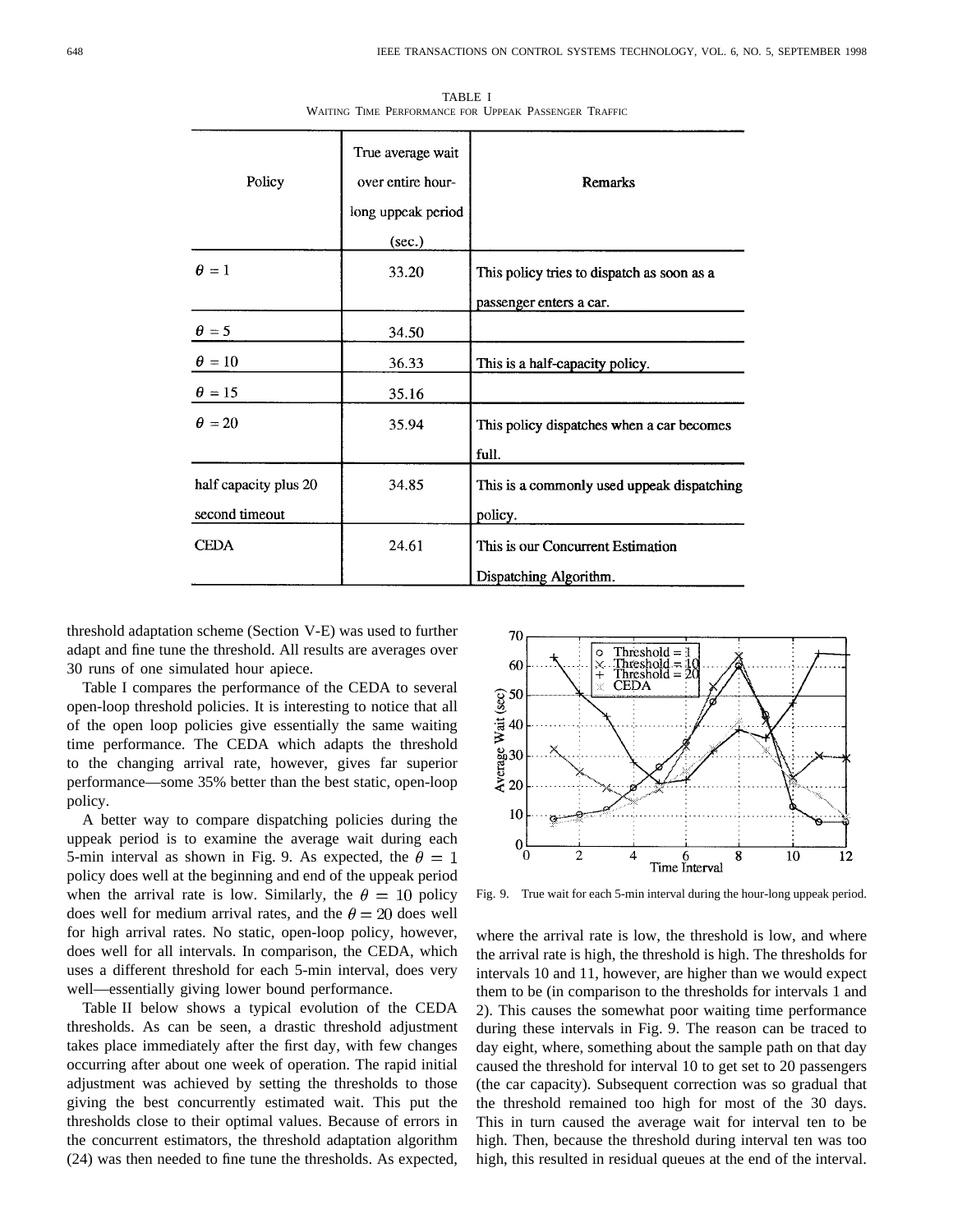|                | interval                               |                |                |                |    |    |    |              |              |    |                         |                  |  |
|----------------|----------------------------------------|----------------|----------------|----------------|----|----|----|--------------|--------------|----|-------------------------|------------------|--|
|                | 1                                      | $\overline{2}$ | 3              | $\overline{4}$ | 5  | 6  | 7  | 8            | 9            | 10 | 11                      | 12               |  |
|                | mean passenger arrival rate (pass/min) |                |                |                |    |    |    |              |              |    |                         |                  |  |
|                | 9                                      | 12             | 14             | 22             | 29 | 34 | 36 | 34           | 19           | 12 | 9                       | 9                |  |
| day            | dispatching threshold                  |                |                |                |    |    |    |              |              |    |                         |                  |  |
| $\mathbf{1}$   | 1                                      | $\mathbf{1}$   | 1              | 1              | 1  | 1  | 1  | $\mathbf{1}$ | $\mathbf{1}$ | 1  | $\mathbf{1}$            | $\mathbf{1}$     |  |
| $\overline{c}$ | 1                                      | 3              | 3              | 6              | 9  | 14 | 18 | 12           | 12           | 4  | 1                       | $\boldsymbol{2}$ |  |
| 5              | $\mathbf{2}$                           | 3              | 4              | 8              | 11 | 15 | 17 | 13           | 11           | 7  | 3                       | $\overline{2}$   |  |
| $\overline{7}$ | 3                                      | 3              | 4              | 8              | 12 | 13 | 17 | 13           | 9            | 8  | $\overline{\mathbf{4}}$ | 3                |  |
| 8              | 3                                      | 4              | $\overline{4}$ | 8              | 13 | 14 | 18 | 12           | 10           | 20 | 3                       | 3                |  |
| 10             | 3                                      | $\overline{4}$ | $\overline{c}$ | 9              | 13 | 15 | 19 | 13           | 11           | 18 | 8                       | 3                |  |
| 15             | 3                                      | $\overline{4}$ | $\overline{4}$ | 9              | 15 | 16 | 18 | 12           | 11           | 13 | $\overline{7}$          | 4                |  |
| 20             | 3                                      | 4              | 5              | 9              | 15 | 17 | 17 | 14           | 10           | 10 | 6                       | $\mathbf{2}$     |  |
| 25             | 3                                      | 4              | 6              | 8              | 15 | 17 | 16 | 15           | 9            | 6  | 9                       | 5                |  |
| 30             | $\overline{c}$                         | $\overline{c}$ | 6              | 7              | 13 | 18 | 11 | 19           | 11           | 6  | 5                       | 3                |  |

TABLE II EVOLUTION OF THE CEDA THRESHOLDS

This biased the apparent passenger arrival rate for interval 11, causing an increase in the threshold and the waiting time for that interval as well. This behavior, however, actually serves well to illustrate the adaptive capability of our CEDA-based controller.

#### VII. CONCLUSION

In this paper an on-line adaptive dispatching control algorithm was designed for use in elevator systems during uppeak passenger traffic. The design of the algorithm was motivated by our previous paper [15] where we proved that for a queueing model of the uppeak dispatching problem the structure of the optimal dispatching control policy minimizing the average passenger waiting time is a threshold-based policy with threshold parameters that depend on the passenger arrival rate. The CEDA presented in Section IV is based on the TWA from [5]. The CEDA allows us to observe the elevator system, in a unobtrusive way, while it operates under some arbitrary thresholds and concurrently estimate what the waiting time would have been had we operated the system under a set of different thresholds. These concurrently estimated waiting times are then used to adapt the operating threshold to the changing passenger arrival rate. The implementation of our algorithm is simple and does not require anything more than most elevator systems can already supply, viz.: the ability to detect button push events and car arrival events, and the ability to provide a reasonable estimate of the number of passengers inside the elevator cars. In addition, our algorithm requires only modest memory, and the most complicated calculation is the generation of  $pa$  event lifetime samples from a Poisson process.

Conceptually, the CEDA is trying to adapt the operating threshold so that the elevator service rate tracks the passenger arrival rate. In this respect, the CEDA is similar to an algorithm from the literature called the rate matching algorithm (RMA) [13]. Like the CEDA, RMA partitions the uppeak period into 12 5-min long intervals. Then given historical information regarding the passenger arrival rate, the best threshold to use for each interval is determined off-line as the smallest threshold for which the elevator service rate (obtained by dividing the passenger load by the predicted service time) first exceeds the arrival rate. To predict the service time, RMA gives each floor a probability as a passenger destination and uses probability arguments, based on the number of passengers in the car, to predict how high the car will go and the number of stops it will make. Once the thresholds have been chosen, they are fixed, and RMA operates open-loop. As far as we know, however, RMA is not used in practice. The algorithms that are most often used seem to be static, open-loop policies similar to the half-capacity plus timeout policy described in the body of the paper. As we showed, the CEDA performs much better than any static, open-loop policy and is thus well